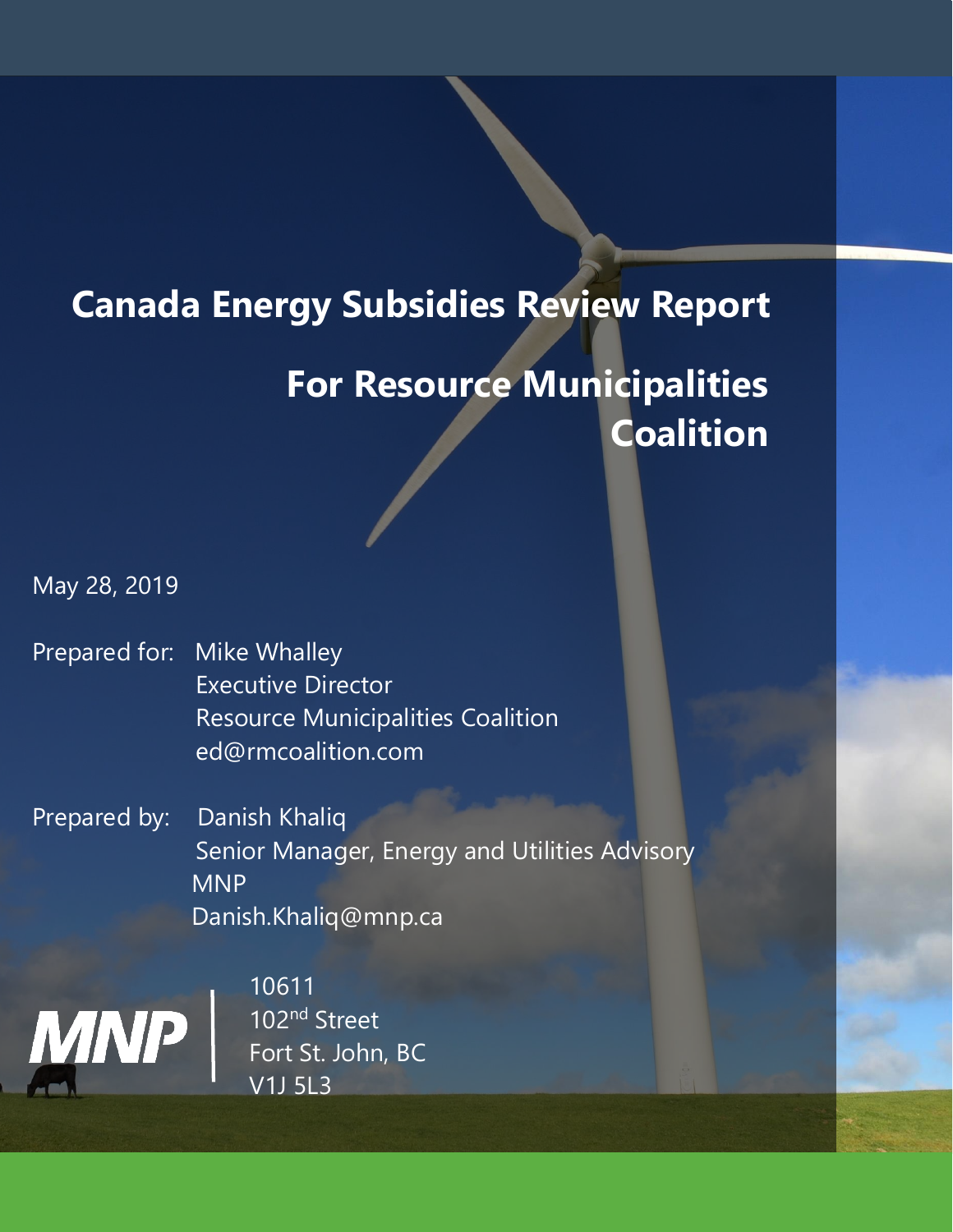

# TABLE OF CONTENTS

## <span id="page-1-0"></span>Contents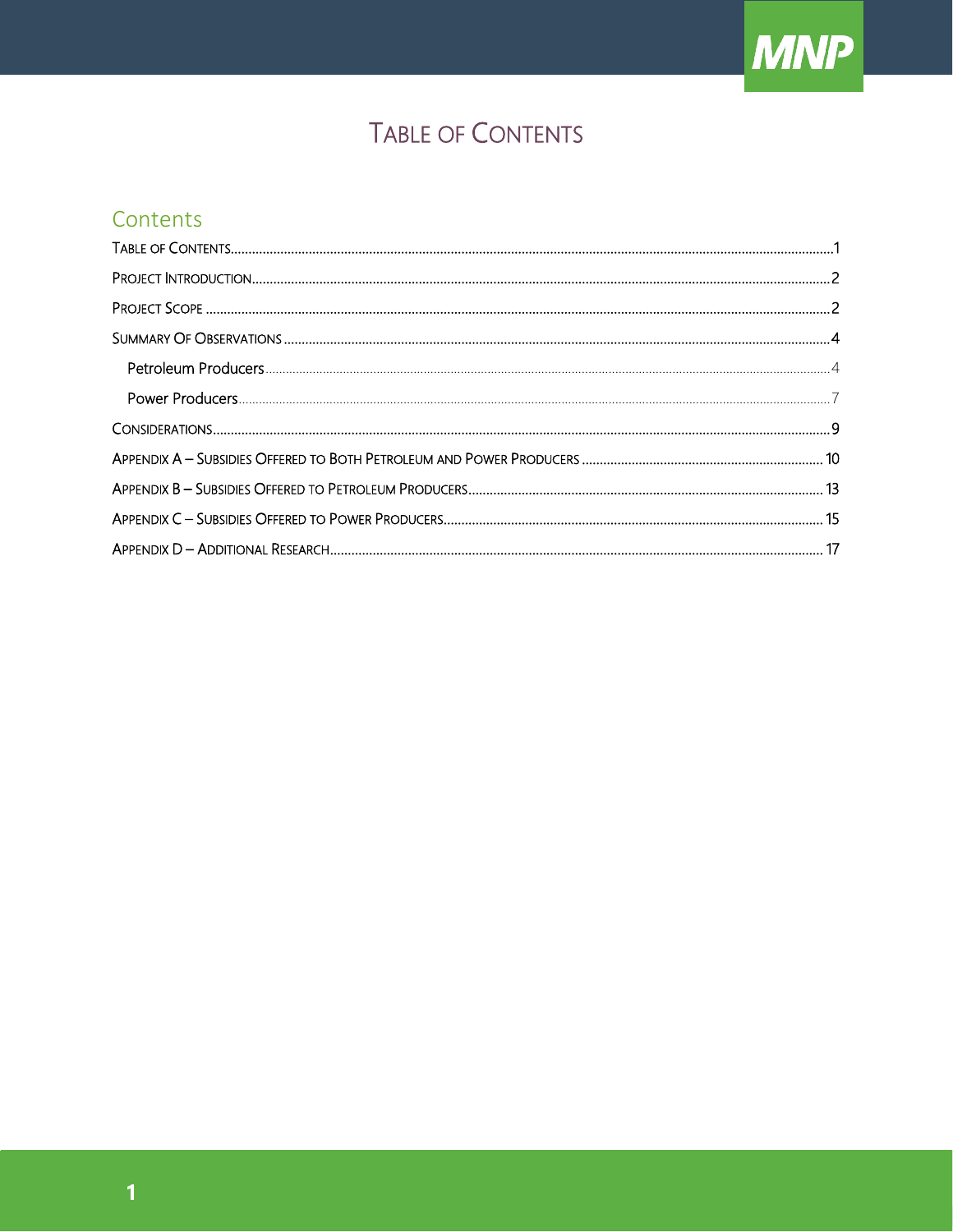

# <span id="page-2-0"></span>PROJECT INTRODUCTION

Comprised of four (4) municipalities, five (5) chamber of commerce, three (3) associates, and an honorary member, the Resources Municipalities Coalition protects and enhances the sustainable development of resource communities. Headquartered in British Columbia, the RMC is an association who's goal is to advance the common interests through education, research and analysis and monitoring industrial development and associated impacts to municipalities.

In achieving this goal, the RMC has engaged with MNP to assist in the research and develop an information report on the current subsidies available for organizations working in the energy sectors namely, oil and gas, conventional power (fossil fuels) as well as the renewable energy sector.

Leveraging MNP's significant knowledge in the energy sector along with its extensive experience working with multiple levels of government, the team has compiled a report outlining the project's scope, the approach taken, a summary of the observations, as well as details on each subsidy found. Ultimately, this information report provides an overview of the subsidies offered by multiple levels of government across Canada.

# <span id="page-2-1"></span>PROJECT SCOPE

The scope of the project focused on the following:

### Type of subsidies:

- Tax breaks
- Grants
- Long term loans
- Sovereign guarantees by government(s) to support financing
- Special programs administered by government agencies covering the sectors in focus (for example Northern Ontario Heritage Fund)
- Other applicable incentives

### Organizations eligible for subsidies

• Power producers

o Fossil fuels including coal

- o Renewable energy (hydro, solar, wind, biomass and other applicable technologies)
- Petroleum producers

o Developers and exploration firms

### Limitations

Our research focused on publicly available information under the scope of this engagement.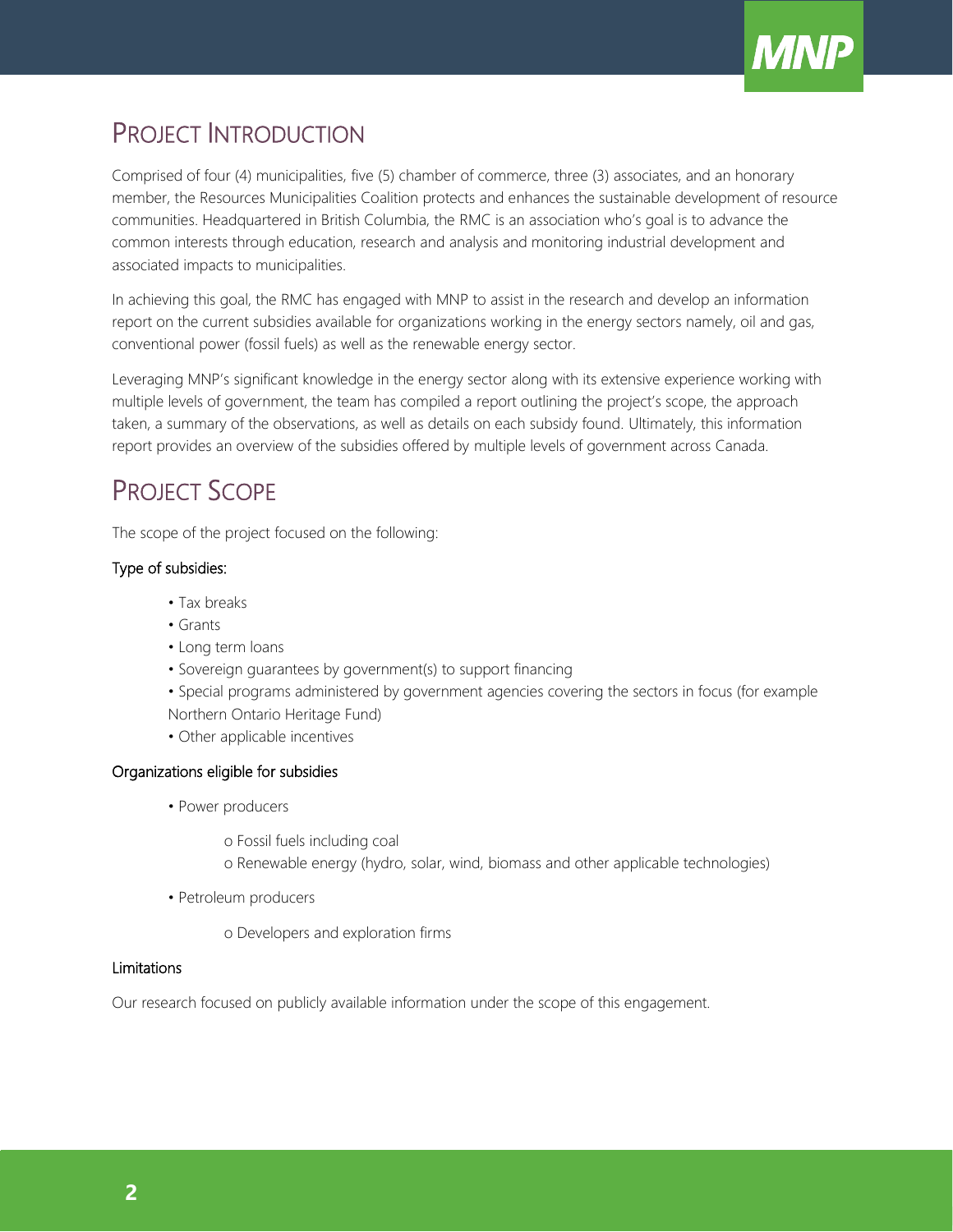

# PROJECT APPROACH

The following graphic summarizes MNP's approach for this project, with additional details outlined below.



#### Identification of Sources

The team was able to identify appropriate subsidies using news articles, publications from research groups, organizations and government bodies, public accounts, and Statistics Canada.

#### Desktop Research

The team performed desktop research by first scanning through several documents and sources for meaningful subsidy information. Through this process we developed a working excel sheet to document each subsidy and its critical features. After compiling a list of subsidies which apply to petroleum and power producers collectively and respectively, the team worked to develop and validate total funding values for the respective subsidy.

#### Validation, Verification, and High-Level Analysis

The team verified each subsidy found in a non-government report using government official websites or publications. Furthermore, total funding amounts were calculated using public accounts or several estimations.

### Observations and Reporting

The team summarized their findings in the form of this report.

*NOTE: Based on the scope of our analysis, MNP was able to identify several subsidies on the consumer-side of the energy market. While the team acknowledges that these subsidies exist in the energy sector, they were deemed Out-Of-Scope and therefore were noted as additional research.*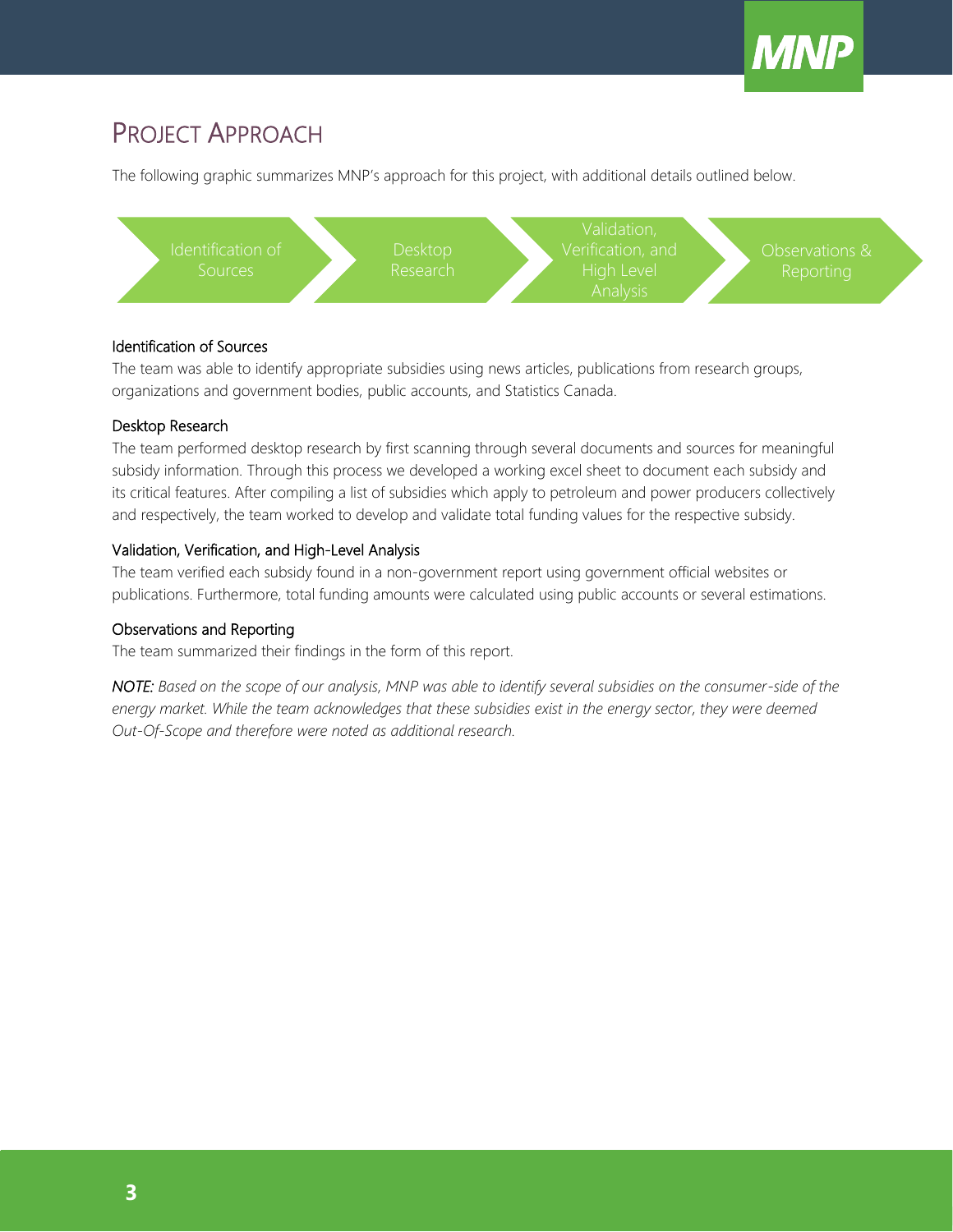

## <span id="page-4-0"></span>SUMMARY OF OBSERVATIONS

As a key part of MNP's approach to this engagement, each subsidy has been categorized by industry and governing body. Using this data, MNP was able to build a high-level understanding of each industry, the types of companies using these subsidies, as well as a comparison among the governing bodies providing these programs.

#### Subsidy Definitions

Tax Credit – A monetary credit which can be used to offset a tax liability Low-Interest Loan - A sum of money that is expected to be paid back with minimal or no interest Royalty Credit - A monetary credit which can be used to offset a royalty payment Grant – A sum of money given for a particular purpose of which no money needs to be repaid

### <span id="page-4-1"></span>Petroleum Producers

#### Types of Companies

The companies included in our research are exploration and development firms working in the extraction and sale of fossil fuels. There are some over-arching incentive programs and subsidies that are applicable to companies that operate in the natural resources (fossil fuels being part of it) sector that are also applicable to petroleum producers. The subsidies offered to these organizations all require the recipient to be incorporated in Canada and operate in the province in which the respective provincial incentive is provided.

#### **Subsidies**

Sixteen of the nineteen subsidies researched were classified as a tax credit with the remainder classified as a royalty credit, grant, tax deduction, and low-interest loan. Often the value of the subsidies is determined by a percentage of the expenditure required to complete the subsidized activity. Most of the subsidies require the eligible activities to take place in Canada, or the respective province, however, the Foreign Resource Expense is offered exclusively for international operations.

#### Summary of Findings

The following table summarizes MNP's findings for Petroleum Producers, with additional details about each of the programs outlined in Appendix A and B.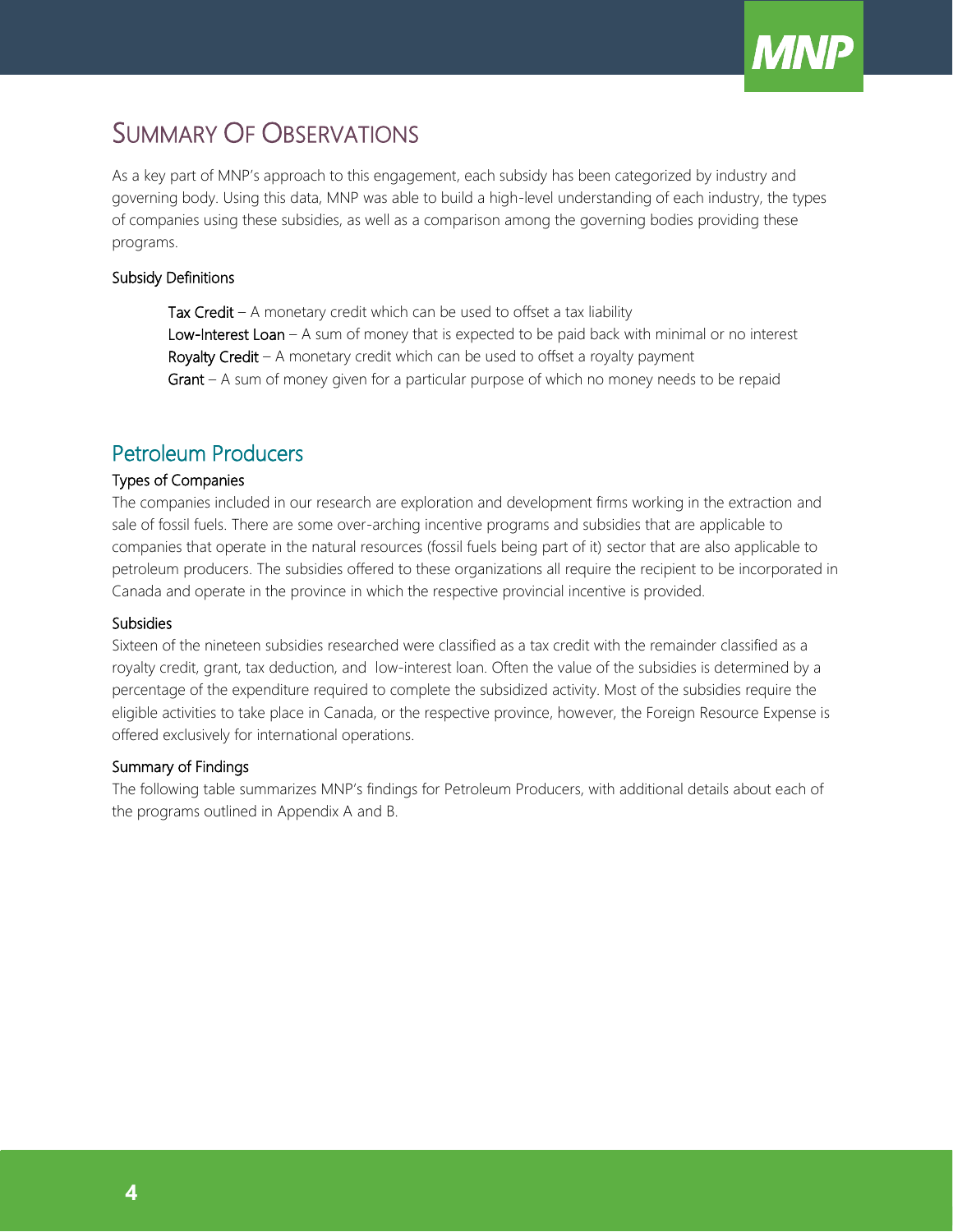

| Summary of Petroleum Producers' Subsidies in Canada |                    |                                  |  |  |  |  |  |
|-----------------------------------------------------|--------------------|----------------------------------|--|--|--|--|--|
| Category                                            | Number of          | Subsidies ranges (where          |  |  |  |  |  |
|                                                     | Programs/Subsidies | applicable)                      |  |  |  |  |  |
| <b>Total Number of Subsidies Reviewed</b>           | 19                 | N/A                              |  |  |  |  |  |
| Tax Benefits <sup>1</sup>                           | 16                 |                                  |  |  |  |  |  |
| Federal                                             | 9                  | Subsidies range from 10% to 100% |  |  |  |  |  |
|                                                     |                    | of eligible expenses.            |  |  |  |  |  |
| Provincial                                          | $\overline{7}$     | Subsidies range from 10% to 30%  |  |  |  |  |  |
|                                                     |                    | of eligible project expenses and |  |  |  |  |  |
|                                                     |                    | hold a maximum value of \$60,000 |  |  |  |  |  |
|                                                     |                    | to \$5,000,000.                  |  |  |  |  |  |
| Grants <sup>2</sup>                                 | 1                  | N/A                              |  |  |  |  |  |
| Federal                                             | 0                  | N/A                              |  |  |  |  |  |
| Provincial                                          | $\mathcal{I}$      | Funding ranges from \$250,000-   |  |  |  |  |  |
|                                                     |                    | \$2,000,000 with limitations in  |  |  |  |  |  |
|                                                     |                    | regard to a set percentage of    |  |  |  |  |  |
|                                                     |                    | project costs.                   |  |  |  |  |  |
| Low-Interest Loan <sup>3</sup>                      | 1                  | N/A                              |  |  |  |  |  |
| Federal                                             |                    | Loan amounts range from 15% to   |  |  |  |  |  |
|                                                     |                    | 50% of project costs with a      |  |  |  |  |  |
|                                                     |                    | minimum loan amount of           |  |  |  |  |  |
|                                                     |                    | \$10,000,000.                    |  |  |  |  |  |
| Provincial                                          | $\mathcal O$       | N/A                              |  |  |  |  |  |
| Royalty Credit <sup>4</sup>                         | 1                  | N/A                              |  |  |  |  |  |
| Federal                                             | $\mathcal O$       | N/A                              |  |  |  |  |  |
| Provincial                                          |                    | Credit value of \$440,000 to     |  |  |  |  |  |
|                                                     |                    | \$2,810,000 or a 3% royalty.     |  |  |  |  |  |

<sup>1.</sup> Includes tax credits for, drilling converting and completing an oil field or sinking a mine shaft; expenses incurred during the exploration of potential mineral locations; the acquisition of an oil or gas well or rights; the purchase of capital assets; the sale of shares to finance a project; expenses involved in scientific research or experimental development; the opening of a new well; the economic development of a community; the performance of manufacturing and processing; the extraction or liquefication of gas or oil; the expenses allocated to deep drilling oil or gas.

- 2. Grants fund projects which demonstrate innovative energy technologies tested in new operational environments.
- 3. Low-interest loans contribute to the research, development, and commercialization of innovative products, processes, and/or services.
- **4.** The royalty credit funds drilling deep wells to produce oil and/or gas.

The following chart summarizes the number of subsidies/incentive programs available for companies identified as power producers across different provinces and those offered by the federal government.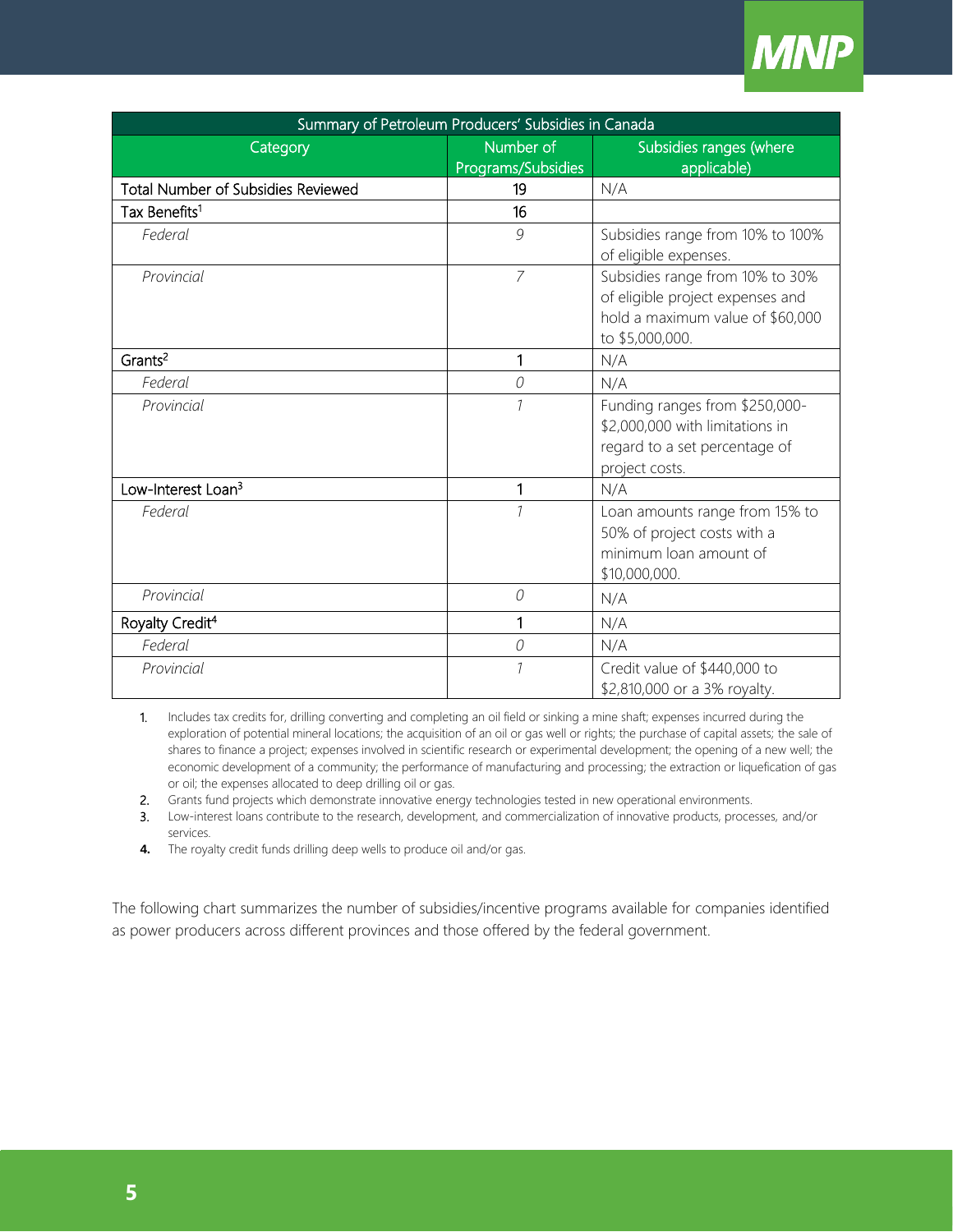

#### Provincial Comparison

While MNP researched subsidies and incentive programs across all the Canadian provinces, we did not find substantial information on programs directly targeting petroleum producers in provinces outside of the ones summarized in our analysis. Most of the subsidies available in these other provinces were focused on end consumers in the sector. These additional programs, while not part of the scope of this study and hence not included in our high-level analysis and observations, have been summarized under Appendix D- Additional Research for your reference.

Ontario focused on the innovation component of energy offering a fund to organizations incurring innovation costs on marketable products in the province. Alberta offers three distinct subsidies promoting the development of the community and the organizations operating within the province. Saskatchewan also offers three subsidies to petroleum producers, two of which subsidize the cost of manufacturing and processing, and one of which operates as a hiring incentive for international exporters. Finally, the province of BC offers two subsidies in the form of a tax credit, subsidizing the cost of natural gas, and a royalty credit incentivizing deep drilling. Please refer to the Appendix B for more information on individual subsidies and incentive programs. Overall provincial comparison is summarized in the graphic below.

| Alberta                                                                                                                                                                | Ontario                                                             | Saskatchewan                                                                                  | <b>British</b><br>Columbia                                                                                                                    |
|------------------------------------------------------------------------------------------------------------------------------------------------------------------------|---------------------------------------------------------------------|-----------------------------------------------------------------------------------------------|-----------------------------------------------------------------------------------------------------------------------------------------------|
| • Offers three tax<br>credits.<br>• Supports<br>economic<br>development in<br>communities and<br>corporations as<br>well as scientific<br>research and<br>development. | •Offers a grants.<br>• Supports<br>innovative energy<br>technology. | • Offers three tax<br>credits.<br>• Supports<br>manufacturing or<br>processing<br>activities. | •Offers a royalty<br>credit and a tax<br>credit.<br>• Supports deep<br>drilling and the<br>extraction and<br>liquefication of oil<br>and gas. |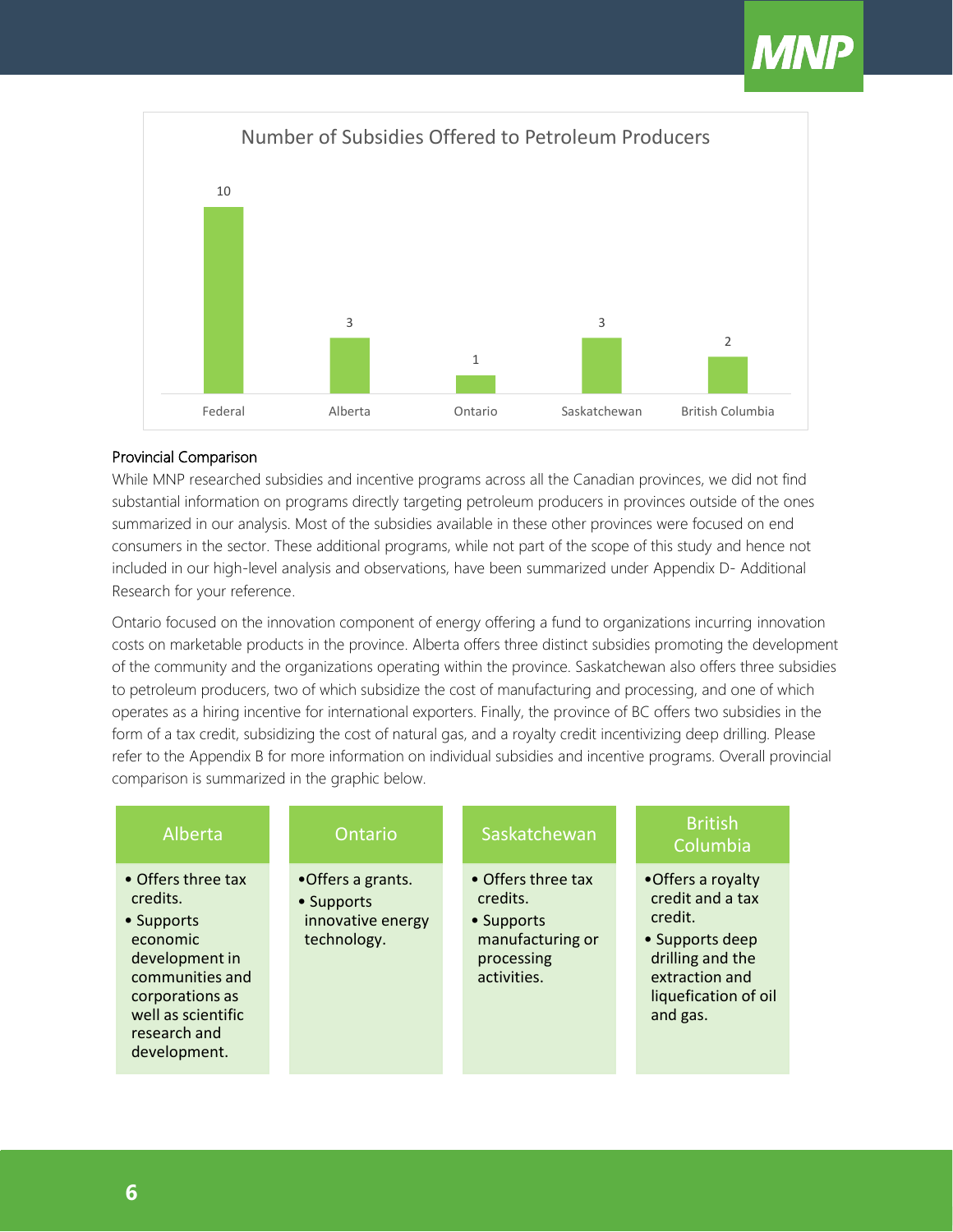

### <span id="page-7-0"></span>Power Producers

### Types of Companies

Power producers includes companies that are involved in the production process and sale of conventional and renewable energy (all technologies including hydro, biomass, wind, solar etc.). Our research focused on incentive programs and subsidies available to these types of companies. Both federal and provincial subsidies offered to power producers require the organization to operate and incorporate within Canada.

#### **Subsidies**

From the sixteen subsidies offered to Canadian power producers, eleven are also offered to petroleum producers. The five exclusively offered to power producers are funds to prevent climate change and develop ecofriendly energy alternatives. Specifically, nine subsidies were classified as tax credits, five were classified as grants, one was a tax deduction and the last subsidy took the form of a low-interest loan.

#### Summary of Findings

The following table summarizes MNP's findings for Power Producers, with additional details about each of the programs outlined in Appendix A and C.

| Summary of Power Producers' Subsidies in Canada |                                 |                                                                                                                            |  |  |  |  |  |
|-------------------------------------------------|---------------------------------|----------------------------------------------------------------------------------------------------------------------------|--|--|--|--|--|
| Category                                        | Number of<br>Programs/Subsidies | Subsidies ranges (where applicable)                                                                                        |  |  |  |  |  |
| <b>Total Number of Subsidies Reviewed</b>       | 16                              | N/A                                                                                                                        |  |  |  |  |  |
| Tax Benefits <sup>1</sup>                       | 10                              | N/A                                                                                                                        |  |  |  |  |  |
| Federal                                         | 5                               | Subsidies range from 5% to 100% of<br>the eligible project expenses.                                                       |  |  |  |  |  |
| Provincial                                      | 5                               | Subsidies range from 10% to 30% of<br>eligible project expenses and hold a<br>maximum value of \$60,000 to<br>\$5,000,000. |  |  |  |  |  |
| Grants <sup>2</sup>                             | 5                               | N/A                                                                                                                        |  |  |  |  |  |
| Federal                                         | 1                               | Grant offers funding for up to 15%<br>of eligible projects expenses,                                                       |  |  |  |  |  |
| Provincial                                      | $\overline{c}$                  | Grants offer up to 50% of eligible<br>project expenses with a maximum<br>value of \$200,000 to \$2,000,000                 |  |  |  |  |  |
| Federal & Provincial                            | $\overline{c}$                  | Funding available up to 40% of<br>eligible project expenses with no<br>maximum value.                                      |  |  |  |  |  |
| Low-Interest Loan <sup>3</sup>                  | 1                               | N/A                                                                                                                        |  |  |  |  |  |
| Federal                                         | 1                               | Loan amounts range from 15% to<br>50% of project costs with a<br>minimum loan amount of<br>\$10,000,000.                   |  |  |  |  |  |
| Provincial                                      | 0                               | N/A                                                                                                                        |  |  |  |  |  |

1. The tax benefits subsidize the cost of purchasing new buildings, equipment, or machinery; the sale of shares to fund a project; the development of a renewable energy; the cost of scientific research and experimental development; the economic development of communities; the cost of manufacturing and processing.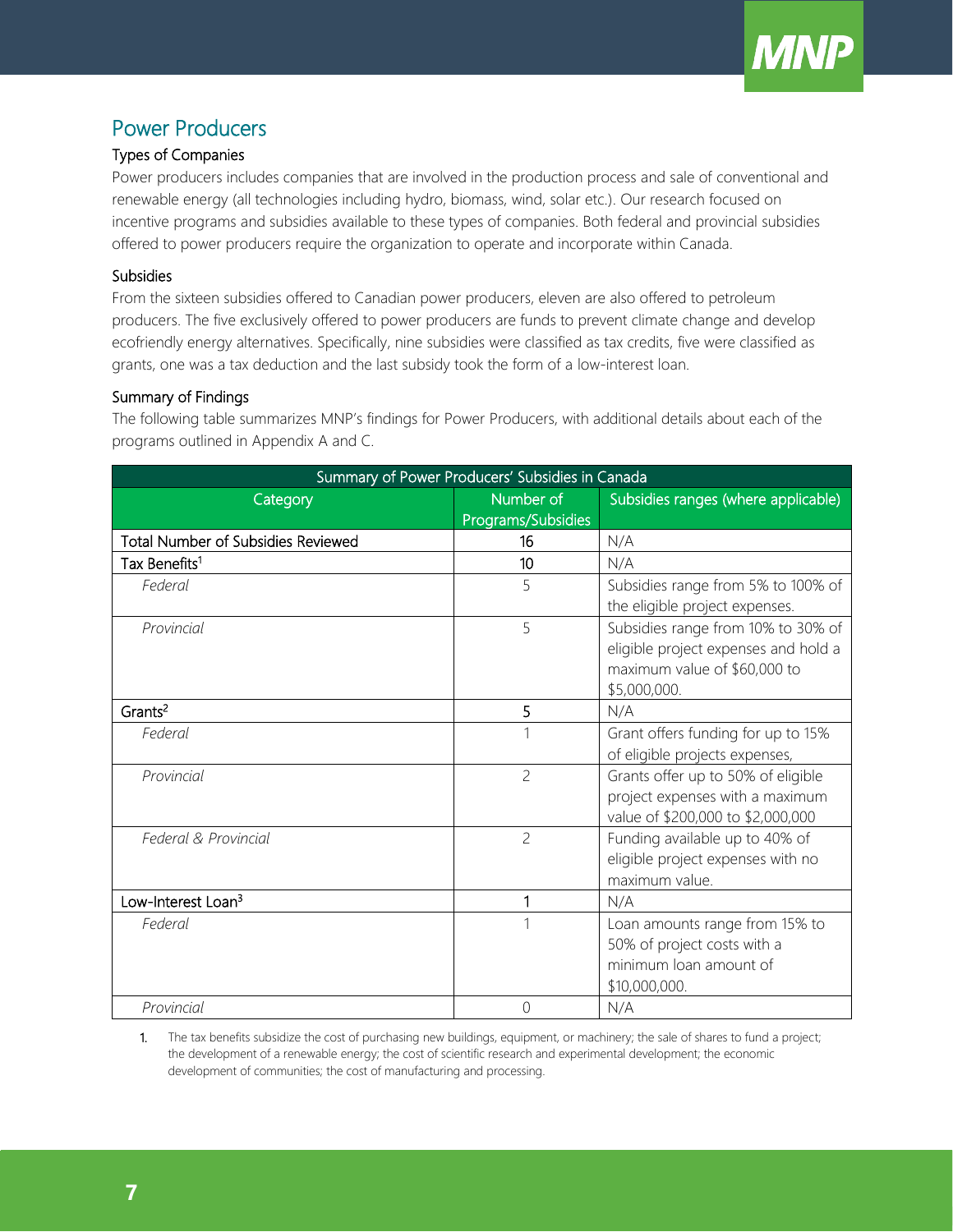

- 2. Grants fund projects involving microgrid, solar, storage, smart meter data, nuclear and other projects; infrastructure projects that support the management of renewable energy; projects which improve rural and northern communities; the identification and development of low-carbon supplements.
- **3.** Low-interest loans contribute to the research, development, and commercialization of innovative products, processes, and/or services.

The following chart summarizes the number of subsidies/incentive programs available for companies identified as power producers across different provinces and those offered by the federal government.



#### Provincial Comparison

While MNP researched subsidies and incentive programs across all the Canadian provinces, we did not find substantial information on programs directly targeting power producers in provinces outside of the ones summarized in our analysis. Most of the subsidies available in these other provinces were focused on end consumers in the sector. Falling outside the scope of this study these programs have not been included in our high-level analysis and observations, but for reference have been summarized under Appendix D- Additional Research.

The BC and federal government, in a bilateral agreement, offer two unique grants for organizations who are building infrastructure that supports clean energy or benefits the sounding community. Exclusive to power producers, Ontario offers a grant to organizations developing innovative ideas to accelerate the adoption of low-carbon alternatives. Both subsidies offered by the Alberta government are offered to petroleum producers as well and act as a catalyst for economic development in communities and organizations within the province. Lastly, Saskatchewan offers three subsidies to both Power Producers and Petroleum Producers within the province subsidizing the recipients' manufacturing process. Refer to the appendix for more information on individual subsidies. The graphic below summarizes key takeaways on the provincial comparison of subsidies available to power producers.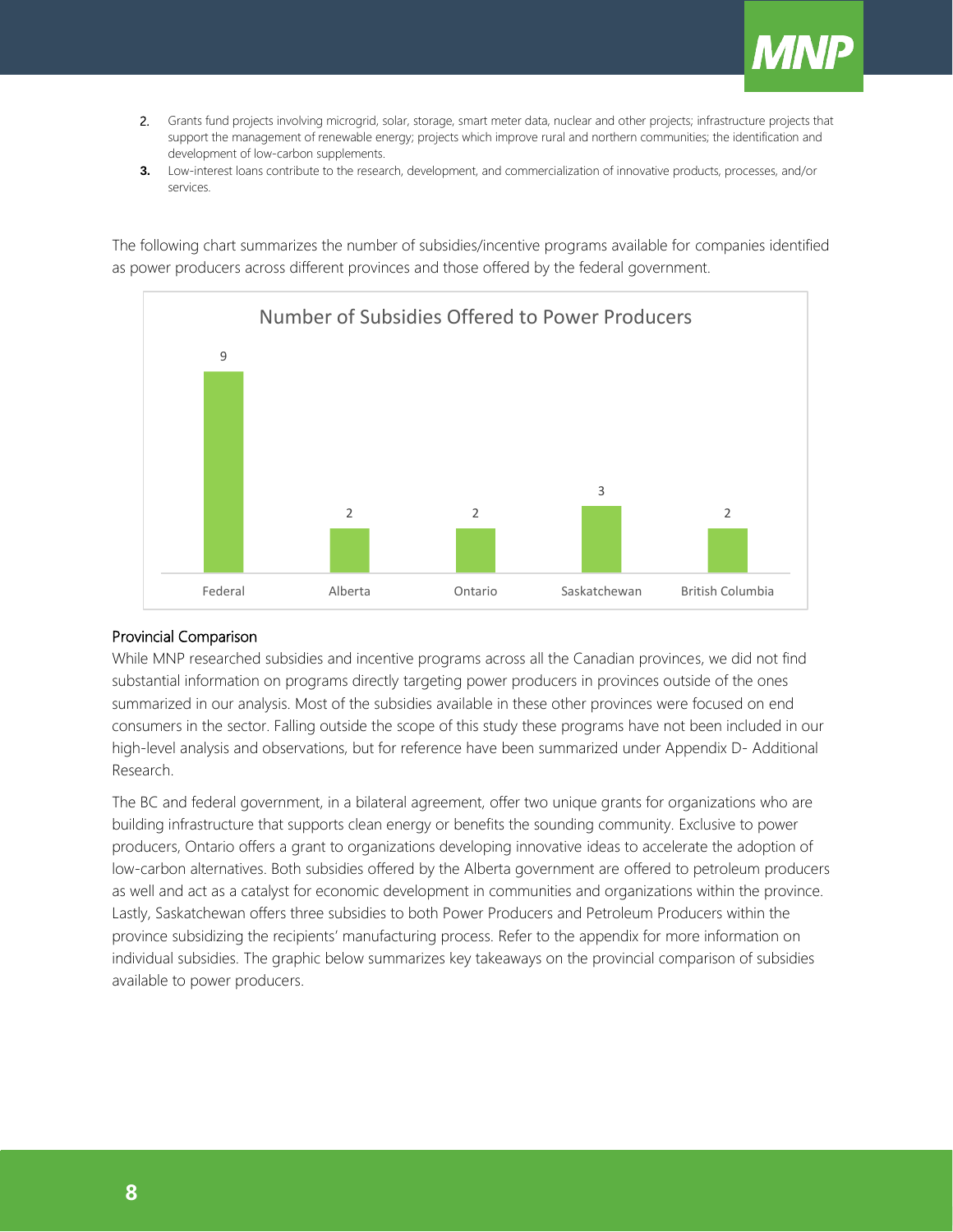

### Alberta

- Offers two tax credits.
- Supports economic development in communities and corporations.

### **Ontario**

•Offers two grants. • Supports

innovative energy technology and climate action.

### **Saskatchewan**

- Offers three tax credits. • Supports
- manufacturing or processing activities.

### British Columbia

- •Offers two grants funded by the BC and Federal Government.
- Supports the development of rural and nothern communities and climate action.

## <span id="page-9-0"></span>**CONSIDERATIONS**

The provincial comparison has been used to showcase key subsidies and incentive programs that were identified only for the above-mentioned provinces. Other provinces, such as Quebec, do not have specific programs at the producer level, but there are subsidies available to end consumers in these sectors across multiple provinces.

While MNP focused our research on the subsidies available to petroleum and power producers, in our research we did come across different levels of subsidies that are available to the end consumers in these sectors. These subsidies can be directly administered by the government or through a government agency leading to savings and incentives for end consumers, for instance savings in electricity rate provided to industrial consumers in a particular province. This research has been included under Appendix D and does not feature into the analysis provided earlier in the report.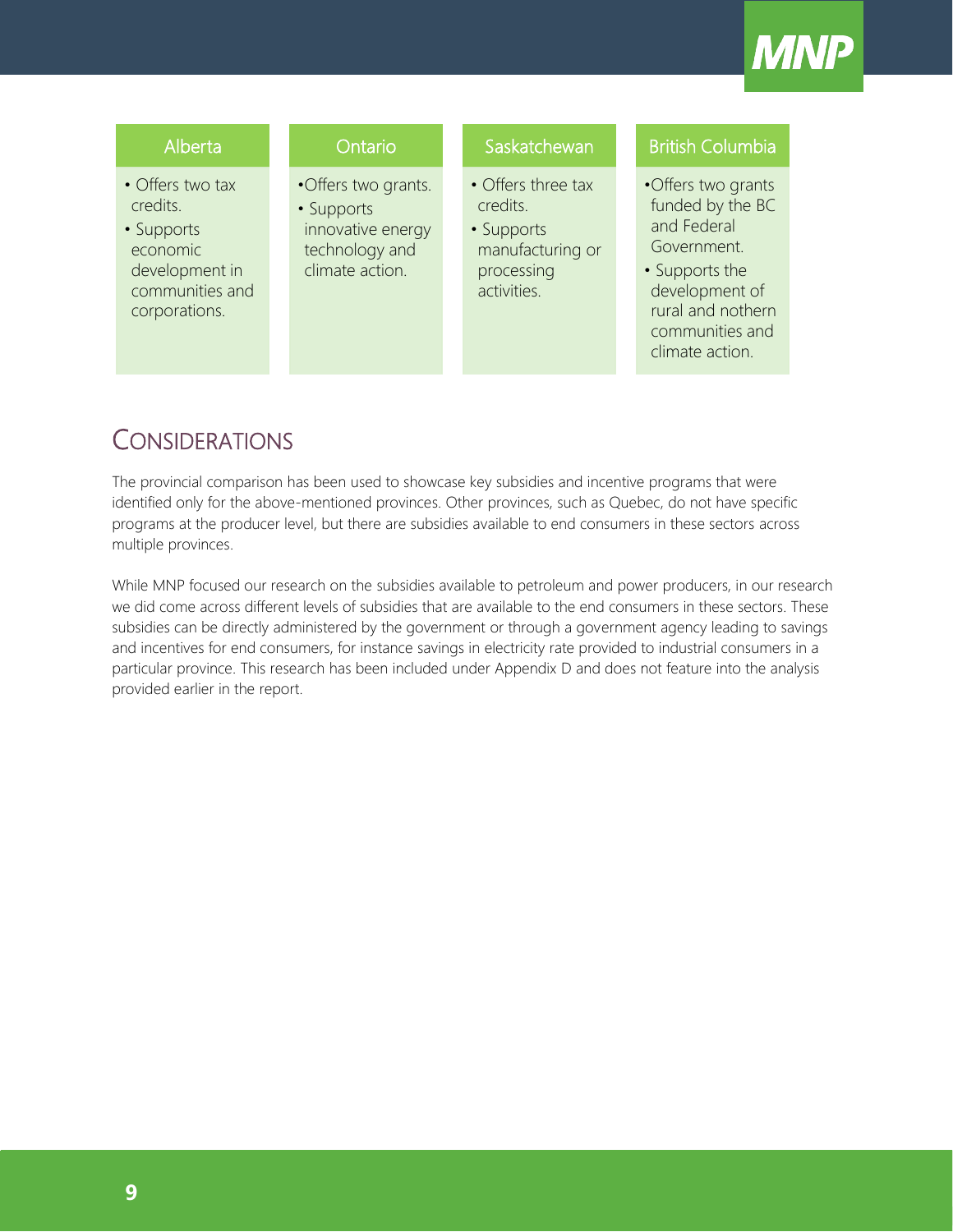

# APPENDIX A – SUBSIDIES OFFERED TO BOTH PETROLEUM AND POWER PRODUCERS

<span id="page-10-0"></span>

| <b>Serial</b><br><b>Number</b> | <b>Subsidy/Incentive</b><br><b>Program Name</b>                                 | <b>Subsidy Type</b> | <b>Description</b>                                                                                                                                                                                                                                                                                               | <b>Funding Agency</b>                                 | <b>Eligible Activities</b>                                                                                                                                                                                                                                                                                                                                                                                                                                                                                                                                                                                                                                                                                                                                                                         | <b>Subsidy/Incentive Mechanism</b>                                                                                                                                                                                                                                                                                                     |
|--------------------------------|---------------------------------------------------------------------------------|---------------------|------------------------------------------------------------------------------------------------------------------------------------------------------------------------------------------------------------------------------------------------------------------------------------------------------------------|-------------------------------------------------------|----------------------------------------------------------------------------------------------------------------------------------------------------------------------------------------------------------------------------------------------------------------------------------------------------------------------------------------------------------------------------------------------------------------------------------------------------------------------------------------------------------------------------------------------------------------------------------------------------------------------------------------------------------------------------------------------------------------------------------------------------------------------------------------------------|----------------------------------------------------------------------------------------------------------------------------------------------------------------------------------------------------------------------------------------------------------------------------------------------------------------------------------------|
|                                | <b>Atlantic Investment Tax</b><br>Credit                                        | <b>Tax Credit</b>   | Provides Atlantic Region<br>companies an investment tax<br>credit for purchasing new<br>buildings, new equipment, or<br>new machinery.                                                                                                                                                                           | Federal; Income Tax Act and<br>Income Tax Regulations | The purchase of new machinery, equipment, or buildings used fishing,<br>farming, logging, manufacturing, storing grain, harvesting peat, energy<br>generation and conservation, or the production or processing of electrical<br>energy or steam.                                                                                                                                                                                                                                                                                                                                                                                                                                                                                                                                                  | If the qualified resource property was<br>acquired:<br>o Between 2013 and 2016, the specified<br>percentage is 5%<br>o After 2015, the specified percentage is<br>o After 2013, before 2017 and is eligible<br>for the transitional relief rate, the specified<br>percentage is 10%                                                    |
| I2                             | <b>Accelerated Capital</b><br><b>Cost Allowances</b>                            | <b>Tax Credit</b>   | Offers additional depreciation<br>for Canadian mining<br>companies on capital assets<br>used in mining.<br><b>Timeline: 2013-2020</b>                                                                                                                                                                            | Federal; Natural Resources<br>Canada                  | Purchasing capital assets before the beginning of commercial production, or $\vert$ o 100% - 2013-2016<br>for major expansions, or for the portion of investment expenditures in excess $\vert$ o 90% - 2017<br>to 5% of gross income from the mine.                                                                                                                                                                                                                                                                                                                                                                                                                                                                                                                                               | o 80% - 2018<br>o 60% - 2019<br>o 30% - 2020<br>$0\% - 2020 +$                                                                                                                                                                                                                                                                         |
| lз                             | Flow-Through Shares                                                             | <b>Tax Credit</b>   | Certain corporations in the<br>mining, oil and gas, and<br>renewable energy and energy<br>conservation sectors may issue<br>FTSs to help finance their<br>exploration and project<br>development activities. The<br>FTSs must be newly issued<br>shares that have the attributes<br>generally attached to common | Federal                                               | Considered a FTS if it is:<br>A share issued by a PBC or<br>a right to acquire a share of the capital stock of a PBC<br>- It is issued pursuant to a written agreement with an investor under which<br>the PBC agrees to incur CEE(CRCE) in an amount equal to the consideration<br>received for the share or the right and renounce this amount in favour of the<br>investor within a specific period of time<br>- It is issued for consideration that does not include property transferred by<br>the investor on a tax-deferred basis.                                                                                                                                                                                                                                                          | The FTS program provides tax incentives to<br>investors who acquire FTSs by allowing:<br>- Deductions for resource expenses<br>renounced by eligible corporations<br>- Investment tax credits for individuals<br>(excluding trusts) on resource expenses in<br>the mining sector that qualify as flow-<br>through mining expenditures. |
| l4                             | Scientific Research and<br>Experimental<br>Development Tax<br>Incentive Program | <b>Tax Credit</b>   | The Scientific Research and<br><b>Experimental Development</b><br>(SR&ED) program uses tax<br>incentives to encourage<br>Canadian businesses of all<br>sizes and in all sectors to<br>conduct research and<br>development in Canada.                                                                             | Federal                                               | The term "qualified expenditure" is defined in the Income Tax Act and means: Whatever eligible SR&ED work you are<br>an expenditure incurred in the tax year by the claimant in respect of scientific doing, your investment tax credit will be at<br>research and experimental development carried on in Canada and is:<br>An allowable expenditure of a current nature for SR&ED directly undertaken<br>by the claimant;<br>- 80% of an expenditure which is:<br>a contract expenditure for SR&ED performed on behalf of the claimant, and<br>a third-party payment;<br>- An expenditure for shared-use-equipment (SUE) acquired before 2014;<br>- An allowable expenditure of a capital nature acquired before 2014;<br>OR<br>A prescribed proxy amount (PPA) of the claimant for the tax year. | least 15% and can be as much as 35% of<br>your qualified SR&ED expenditures. If you<br>have any unused ITCs, you can carry them<br>back 3 years or forward 20 years and apply<br>them against tax payable for other years.                                                                                                             |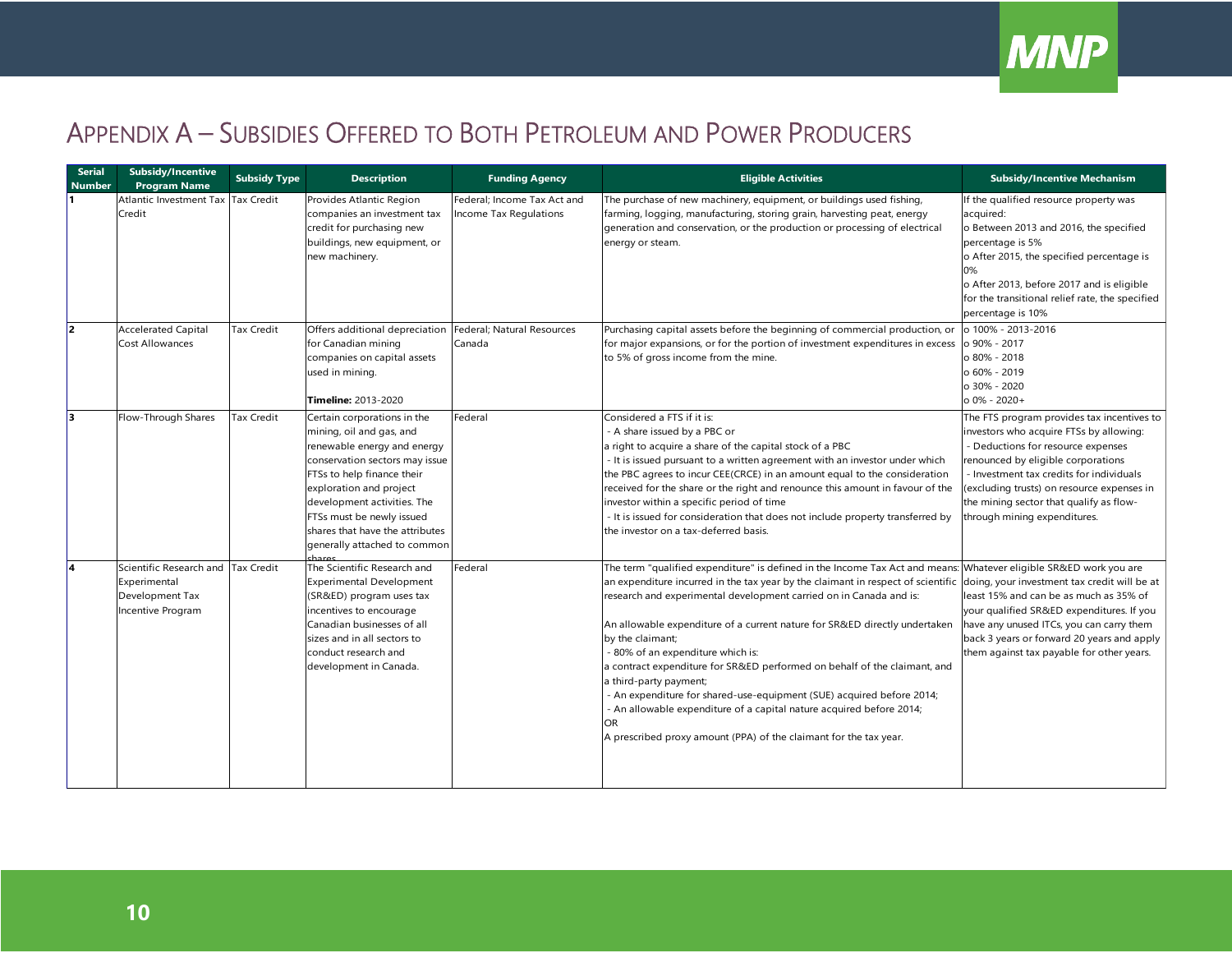

| <b>Serial</b><br><b>Number</b> | <b>Subsidy/Incentive</b><br><b>Program Name</b>             | <b>Subsidy Type</b>  | <b>Description</b>                                                                                                                                                                                                                                                                                                                                                                                                | <b>Funding Agency</b> | <b>Eligible Activities</b>                                                                                                                                                                                                                                                                                                                                                                                                                                                                                                                                                                                                      | <b>Subsidy/Incentive Mechanism</b>                                                                                                                                                                                                                                                                                                                                                                                                                                                                                                                                                                                                                                                                                                                                                                                                                                                                                                                                                |
|--------------------------------|-------------------------------------------------------------|----------------------|-------------------------------------------------------------------------------------------------------------------------------------------------------------------------------------------------------------------------------------------------------------------------------------------------------------------------------------------------------------------------------------------------------------------|-----------------------|---------------------------------------------------------------------------------------------------------------------------------------------------------------------------------------------------------------------------------------------------------------------------------------------------------------------------------------------------------------------------------------------------------------------------------------------------------------------------------------------------------------------------------------------------------------------------------------------------------------------------------|-----------------------------------------------------------------------------------------------------------------------------------------------------------------------------------------------------------------------------------------------------------------------------------------------------------------------------------------------------------------------------------------------------------------------------------------------------------------------------------------------------------------------------------------------------------------------------------------------------------------------------------------------------------------------------------------------------------------------------------------------------------------------------------------------------------------------------------------------------------------------------------------------------------------------------------------------------------------------------------|
| ls.                            | Strategic Innovation<br>Fund                                | Low-Interest<br>Loan | The Strategic Innovation Fund's Federal<br>objective is to spur innovation<br>for a better Canada.<br>Specifically, it serves to<br>simplify application processes,<br>accelerate processing, and<br>provide assistance that is more<br>responsive and focused on<br>results.                                                                                                                                     |                       | The project must involve activities related to the research, development<br>and commercialization of innovative products, processes and/or services<br>Activities in this stream must be within Technology Readiness Levels<br>(TRLs) 1-9 and should support the development of a technology to a<br>higher readiness level which then has the potential to lead to the<br>implementation or commercialization of a resultant product, process or<br>service.<br>Must be requesting a minimum of \$10M                                                                                                                          | The amount of the contribution is based on the<br>minimum amount required to allow an eligible<br>activity to proceed. The sharing ratio (contribution<br>vs costs of activities) will be based on the type of<br>activities proposed for a given project. It will not<br>exceed 50% of the costs for eligible activities and<br>the maximum level will only be considered in<br>exceptional circumstances.<br>The program contributions are:<br>conditionally or unconditionally repayable;<br>non-repayable; or<br>a combination of 1 and 2.<br>Repayments will be performance-based and reflect<br>a risk-sharing approach. Non-repayable<br>contributions will only be considered for eligible<br>activities that demonstrate strong economic,<br>innovation and public benefits with clear strategic<br>value or global significance (see next section for<br>more information). The amount and terms of<br>repayment will be determined during the due<br>diligence review. |
| l6                             | <b>International Energy</b><br>Demonstration Fund<br>(IEDF) | Grant                | The International Energy<br>Demonstration Fund (IEDF) is a<br>discretionary, non-entitlement<br>funding program being<br>administered by the Ontario<br>Ministry of Energy on a pilot<br>basis. The program focusses or<br>demonstrations of innovative<br>energy technologies in<br>collaboration with domestic<br>and international partners, to<br>test these technologies in new<br>operational environments. | Provincial; On        | A range of energy demonstration project types may be considered<br>eligible, including microgrid, solar, storage, smart meter data, nuclear<br>and other projects.<br>All projects must be demonstrations in a new market.                                                                                                                                                                                                                                                                                                                                                                                                      | \$250,000-\$2M per project<br>Covers costs incurred in Ontario up to a maximum<br>of 50% of total project costs. A stacking limit of<br>75% from all domestic government sources would<br>be applied.                                                                                                                                                                                                                                                                                                                                                                                                                                                                                                                                                                                                                                                                                                                                                                             |
| 17                             | Community Economic<br>Development<br>Corporations (CEDCs)   | <b>Tax Credit</b>    | Alberta-based investors in<br>Community Economic<br>Development Corporations<br>(CEDCs) that are encouraging<br>rural economic development<br>or making a social impact in<br>their communities are eligible<br>for the CEDC Tax Credit which,<br>with an annual budget of<br>\$3,000,000, offers them a 30%<br>tax credit.                                                                                       | Provincial; Alberta   | In order to be eligible to register under the CEDC program, a Community<br>Economic Development Investment Fund must:<br>have equity capital of at least \$10,000<br>be registered under the Alberta Business Corporations Act<br>not be registered as an Alberta Investor Tax Credit (AITC) Venture<br>Capital Corporation under the Investing in a Diversified Alberta Economy<br>Act<br>• have a share structure consisting of only common shares that have no<br>special rights or restrictions and/or common shares that have rights or<br>restrictions related only to the redemption of the shares by the<br>corporation | · Offers them a 30% tax credit.<br>A \$60,000 maximum aggregate credit can be<br>applied per year.                                                                                                                                                                                                                                                                                                                                                                                                                                                                                                                                                                                                                                                                                                                                                                                                                                                                                |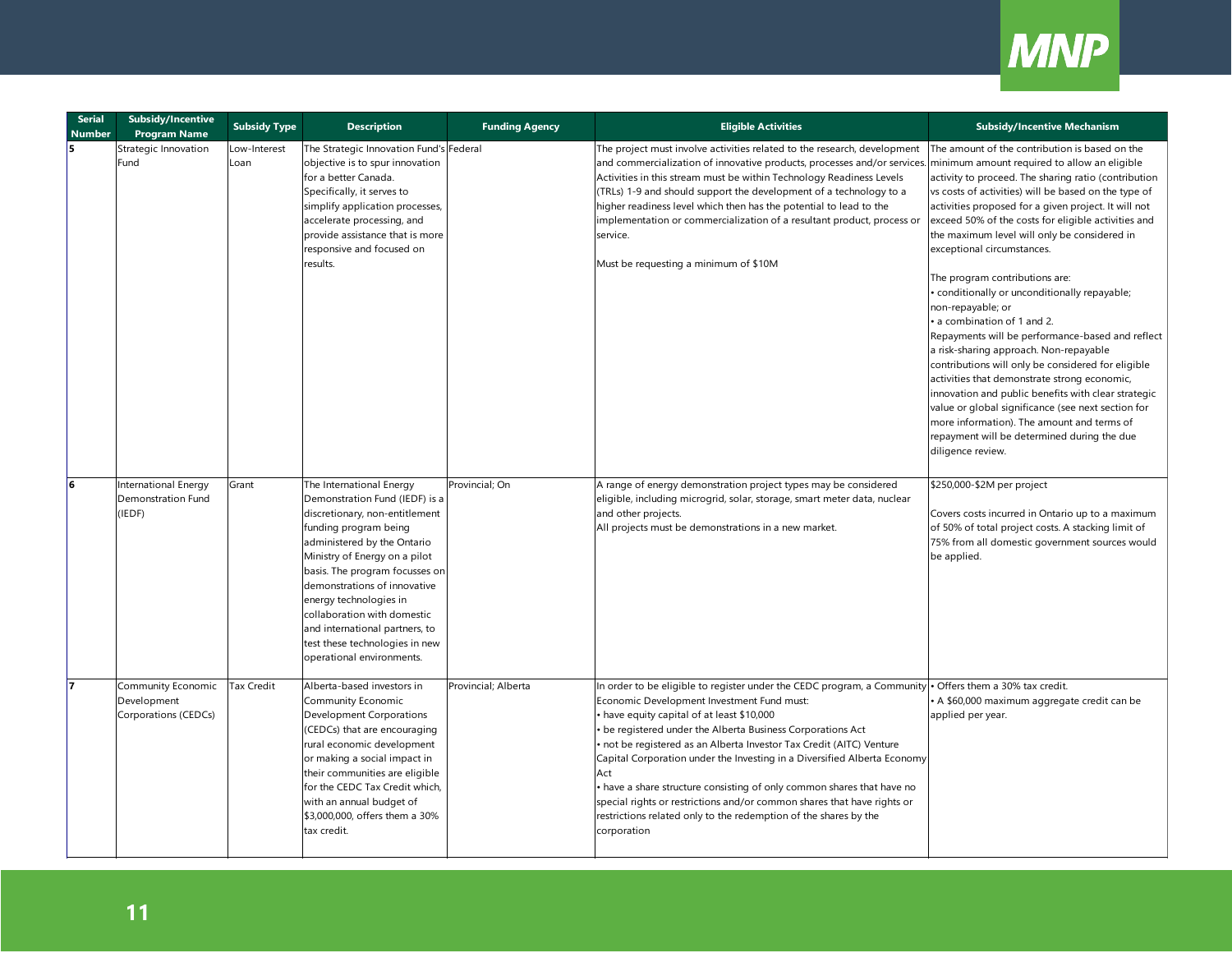

| <b>Serial</b><br><b>Number</b> | <b>Subsidy/Incentive</b><br><b>Program Name</b>                          | <b>Subsidy Type</b> | <b>Description</b>                                                                                                                                                                                                                                                                                                                                                                                                                                                                                      | <b>Funding Agency</b>    | <b>Eligible Activities</b>                                                                                                                                                                                                                                                                                                                                                                                                                                                                                                                                                                                                                                                                                                                                                                         | <b>Subsidy/Incentive Mechanism</b>                                                                                                                                                                  |
|--------------------------------|--------------------------------------------------------------------------|---------------------|---------------------------------------------------------------------------------------------------------------------------------------------------------------------------------------------------------------------------------------------------------------------------------------------------------------------------------------------------------------------------------------------------------------------------------------------------------------------------------------------------------|--------------------------|----------------------------------------------------------------------------------------------------------------------------------------------------------------------------------------------------------------------------------------------------------------------------------------------------------------------------------------------------------------------------------------------------------------------------------------------------------------------------------------------------------------------------------------------------------------------------------------------------------------------------------------------------------------------------------------------------------------------------------------------------------------------------------------------------|-----------------------------------------------------------------------------------------------------------------------------------------------------------------------------------------------------|
| 8                              | The Capital Investment<br>Tax Credit (CITC)                              | <b>Tax Credit</b>   | The CITC encourages<br>companies to make timely<br>capital investments by<br>returning a percentage of the<br>company's costs, including the<br>purchase of machinery,<br>equipment and buildings, for<br>projects related to<br>manufacturing, processing or<br>tourism infrastructure that will<br>spur economic diversification<br>and job creation.                                                                                                                                                 | Provincial; Alberta      | The eligible costs under this program include the purchase of machinery,<br>equipment and buildings that closely align to capital costs allowed<br>under the federal government's Capital Cost Allowance.<br>Eligible Qualified Property - or a property/purchase that is eligible for a<br>tax credit - must be acquired by the eligible corporation to be used<br>primarily for:<br>• manufacturing or processing of goods for sale or lease as defined in<br>subsections 127(9) and (11) of the federal Income Tax Act, with the<br>exclusion of Section 127(9)(b.1).<br>• providing or operating tourism infrastructure that, subject to the<br>regulations, is property or in a class of property included in Schedule II<br>of federal Income Tax Regulation                                 | Offers a non-refundable tax credit valued at 10% of<br>a corporation's eligible capital expenditures, up to<br>\$5 million                                                                          |
| l9.                            | Saskatchewan<br>Manufacturing and<br>Processing Profits Tax<br>Reduction |                     | Tax Deduction The Manufacturing and<br>Processing (M&P) Profits Tax<br>Reduction applies to firms in<br>the manufacturing and<br>processing industry. Eligible<br>corporations can reduce their<br>Saskatchewan income tax rate<br>on Canadian manufacturing<br>and processing profits by as<br>much two percentage points.<br>Saskatchewan-based firms<br>with a high allocation of<br>income to Saskatchewan will<br>receive a larger tax reduction<br>than firms with a low<br>Illocation of income. | Provincial; Saskatchewan | Performing manufacturing or processing in Alberta                                                                                                                                                                                                                                                                                                                                                                                                                                                                                                                                                                                                                                                                                                                                                  | You can reduce the Saskatchewan income tax rate<br>on Canadian manufacturing and processing profits<br>by 2%.                                                                                       |
| 10                             | Saskatchewan<br>manufacturing and<br>processing investment<br>tax credit | <b>Tax Credit</b>   | You can earn this credit on<br>qualified property that is used<br>in Saskatchewan mainly for<br>manufacturing or processing<br>goods for lease or sale.                                                                                                                                                                                                                                                                                                                                                 | Provincial; Saskatchewan | To claim this credit:<br>you must have acquired qualified property in the current year for use in<br>Saskatchewan<br>- you must use the property primarily for manufacturing or processing<br>goods for sale or lease.<br>- the property must not have been used, or acquired for use or lease, for<br>any purpose before you acquired i                                                                                                                                                                                                                                                                                                                                                                                                                                                           | The credit is fully refundable and is equal to 6% of<br>the capital cost of a qualified property acquired<br>after March 22, 2017. The rate was previously 5%.                                      |
| 11                             | Manufacturing and<br>Processing Exporter Tax<br>Incentive                | Tax Credit          | The M&P Exporter Tax<br>Incentive provides non-<br>refundable tax credits to<br>eligible corporations that<br>expand the number of M&P-<br>related full time employees<br>above the number that were<br>employed in 2014                                                                                                                                                                                                                                                                                | Provincial; Saskatchewan | <b>Hiring Incentive</b><br>Eligible corporations are those that are primarily engaged in<br>manufacturing and processing, or undertaking creative industry activities<br>at a facility in Saskatchewan and at least 25% of revenues of that activity<br>are generated through export.<br><b>Head Office Incentive</b><br>For the head office portion of the incentive, eligible corporations must<br>have an office located in Saskatchewan where at least 10 employees<br>with a current payroll of at least \$1,000,000 are performing at least five<br>of nine prescribed head office functions. Prescribed head office<br>functions include strategic planning, corporate communications,<br>taxation, legal, marketing, finance, human resources, information<br>technology, and procurement. | The incentive offers an eligible business non-<br>refundable tax credits equal to \$3,000 in respect of<br>each incremental full-time employee for each of<br>the 2015 through 2019 taxation years. |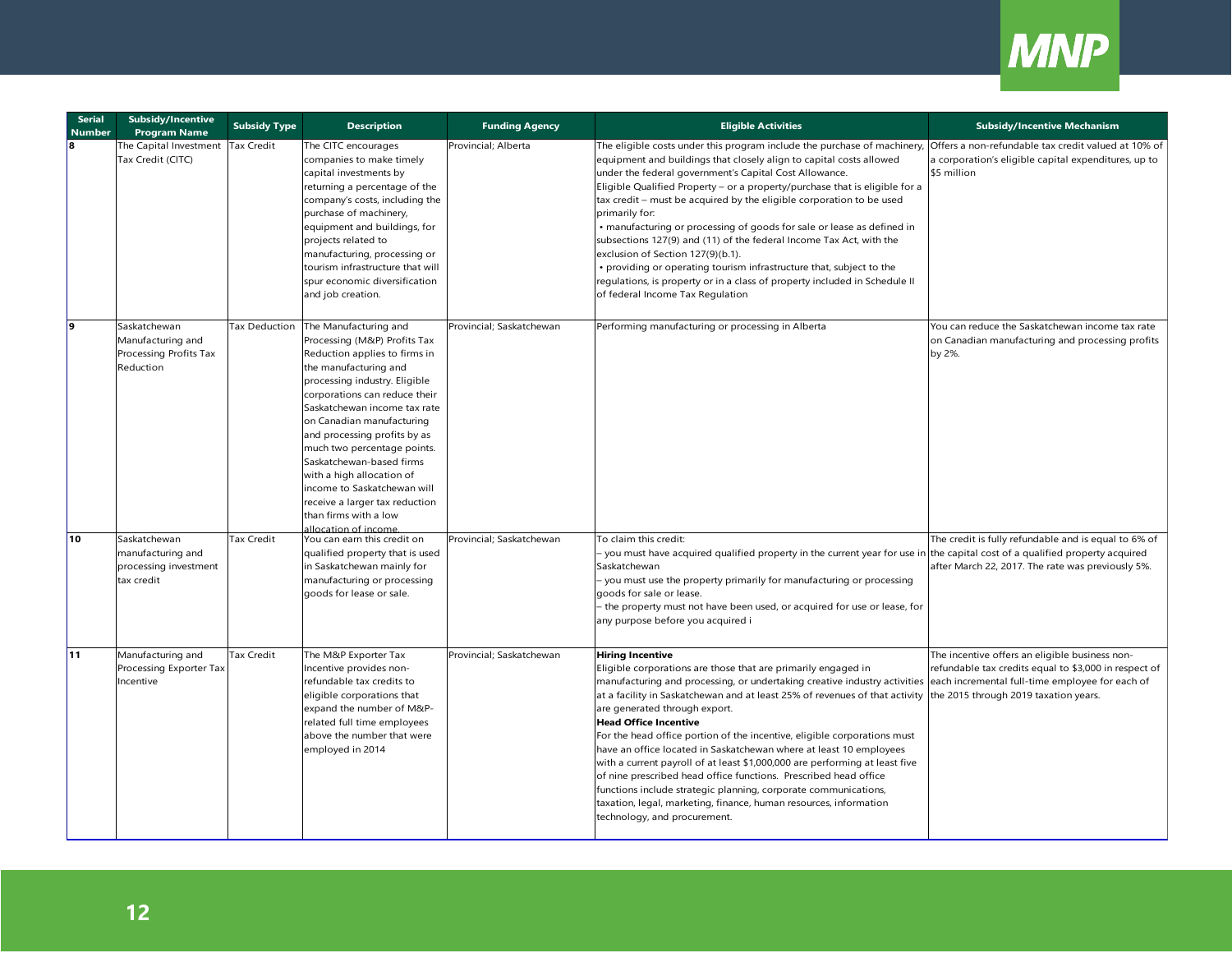

 $\parallel$ 

# APPENDIX B – SUBSIDIES OFFERED TO PETROLEUM PRODUCERS

<span id="page-13-0"></span>

| <b>Serial</b><br><b>Number</b> | Subsidy/Incentive<br><b>Program Name</b>     | <b>Subsidy Type</b> | <b>Description</b>                                                                                                                                                                                     | <b>Funding Agency</b>                | <b>Eligible Activities</b>                                                                                                                                                                                                                                                                                                                                                                                                                                                                                                                                                                                                                                                                                                                                                                                                                                                                                                                                                                                                                                                                                                                                                                                                                                                                                                                 | <b>Subsidy/Incentive Mechanism</b>                                                                             |
|--------------------------------|----------------------------------------------|---------------------|--------------------------------------------------------------------------------------------------------------------------------------------------------------------------------------------------------|--------------------------------------|--------------------------------------------------------------------------------------------------------------------------------------------------------------------------------------------------------------------------------------------------------------------------------------------------------------------------------------------------------------------------------------------------------------------------------------------------------------------------------------------------------------------------------------------------------------------------------------------------------------------------------------------------------------------------------------------------------------------------------------------------------------------------------------------------------------------------------------------------------------------------------------------------------------------------------------------------------------------------------------------------------------------------------------------------------------------------------------------------------------------------------------------------------------------------------------------------------------------------------------------------------------------------------------------------------------------------------------------|----------------------------------------------------------------------------------------------------------------|
| 1                              | Canadian Development Tax Credit<br>Expense   |                     | Offers oil and gas companies a Federal; Income Tax Act<br>tax deduction valued at 30% of<br>their yearly expenses for<br>drilling, converting,<br>completing an oil field, or<br>sinking a mine shaft. |                                      | o Drilling or completing an oil or gas well<br>o Building a temporary access road to the well<br>o Preparing a site in respect of the well.<br>o Drilling or converting a well for the disposal of waste liquids<br>o Drilling or converting a well for the injection any substance to assist in the recovery of<br>petroleum or natural gas;<br>o Drilling for water or gas for injection into a petroleum or natural gas formation<br>o Drilling or converting a well for the purpose of monitoring fluid levels, pressure changes,<br>or other phenomena in an accumulation of petroleum or natural gas.                                                                                                                                                                                                                                                                                                                                                                                                                                                                                                                                                                                                                                                                                                                                | 30% of the yearly expense<br>balance on a declining-basis                                                      |
| $\mathbf{z}$                   | Canadian Exploration<br>Expense (CEE)        | <b>Tax Credit</b>   | Offers oil and gas companies a Federal; Income Tax Act<br>tax deduction valued at 100%<br>of their yearly exploration<br>expenses.                                                                     |                                      | o G3 expenses: Geological, geophysical, or geochemical expenses incurred for the purpose<br>of determining the existence, location, extent, or quality of an accumulation of petroleum or expenses.<br>natural gas in Canada.<br>o Exploratory probe expenses: A probe that is used to extract samples for test purposes.<br>o Drilling expenses: Expenses incurred in drilling or completing an oil or gas well in Canada<br>or in building a temporary access road to (or preparing a site in respect of) such as well,<br>provided that:<br>- The drilling or completion of the well resulted in the discovery that a natural<br>underground reservoir contained either petroleum or natural gas and the discovery occurred<br>at any time before six months after the end of the year;<br>- The well is abandoned within six months after the end of the year without ever having<br>produced otherwise that for a specified purpose;<br>- The expense is incurred during the period of 24 months after completion of the well<br>and the well has not produced during that period otherwise than for specified purposed.<br>- The Minister of Natural Resources issues a certificate that he or she is satisfied that the<br>total of expenses incurred will exceed \$5M and the well will not produce within the first 24<br>months. | 100% of the company's CEE                                                                                      |
| 3                              | Canadian Oil and Gas<br>Property Expense     | Tax Credit          | Provides oil and gas<br>companies an income tax<br>break valued at 10% of their<br>cost to acquire oil and gas<br>wells and rights.                                                                    | Federal; Income Tax Act              | Acquiring a Canadian oil and gas resource property.                                                                                                                                                                                                                                                                                                                                                                                                                                                                                                                                                                                                                                                                                                                                                                                                                                                                                                                                                                                                                                                                                                                                                                                                                                                                                        | 10% of the cost of the property<br>investment.                                                                 |
| 4                              | Foreign Resource<br>Expense                  | <b>Tax Credit</b>   | Canadian mining companies<br>that incur exploration and<br>development expenses abroad<br>can claim the FRE on a country<br>by-country basis for income<br>tax purposes.                               | Federal; Income Tax Act              | Purchasing foreign resource property in respect of drilling, exploration, prospecting,<br>surveying, and acquisition costs                                                                                                                                                                                                                                                                                                                                                                                                                                                                                                                                                                                                                                                                                                                                                                                                                                                                                                                                                                                                                                                                                                                                                                                                                 | Companies can claim between<br>10% and 30% of their Adjusted<br>Cumulative Foreign Resource<br>Expense account |
| 5                              | Mineral Exploration Tax Tax Credit<br>Credit |                     | Offers companies involved in<br>mineral exploration a tax<br>credit to help raise equity<br>funds.                                                                                                     | Federal; Natural Resources<br>Canada | Flow-through mining expenditures<br>o Exact definition: Paragraph (f) of subsection 66.1(6) of the federal Income Tax Act                                                                                                                                                                                                                                                                                                                                                                                                                                                                                                                                                                                                                                                                                                                                                                                                                                                                                                                                                                                                                                                                                                                                                                                                                  | 15% non-refundable tax credit on<br>eligible expenses                                                          |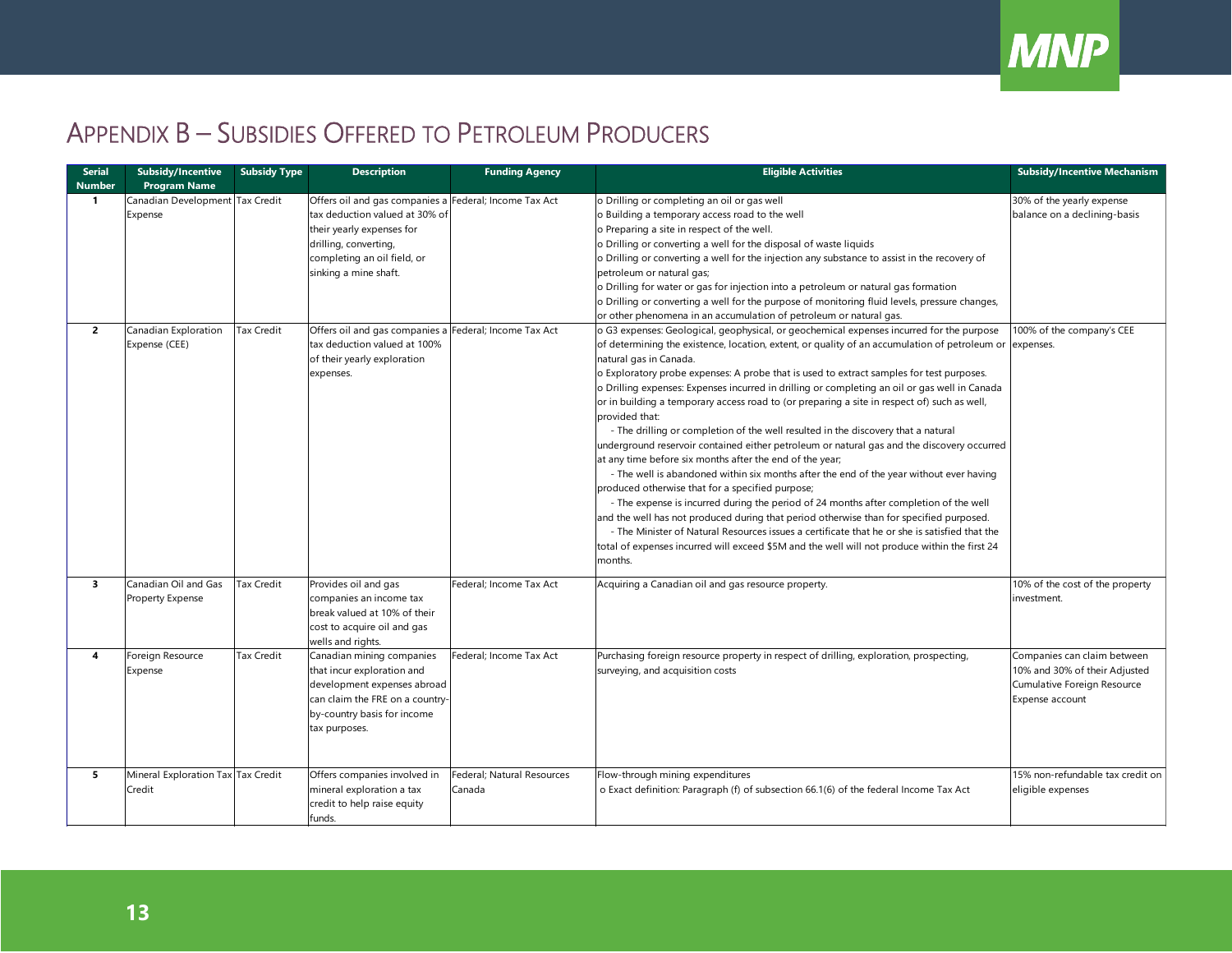

| <b>Serial</b><br><b>Number</b> | <b>Subsidy/Incentive</b><br><b>Program Name</b>                                 | <b>Subsidy Type</b> | <b>Description</b>                                                                                                                                                                                                                   | <b>Funding Agency</b> | <b>Eligible Activities</b>                                                                                                                                                                                                                                                                                                                                                                                                                                                                                                                                                                                                                                                                                                                                                                                                                                                                                                | <b>Subsidy/Incentive Mechanism</b>                                                                                                                                                                                                                                                                                                                                                                                                                                                                          |
|--------------------------------|---------------------------------------------------------------------------------|---------------------|--------------------------------------------------------------------------------------------------------------------------------------------------------------------------------------------------------------------------------------|-----------------------|---------------------------------------------------------------------------------------------------------------------------------------------------------------------------------------------------------------------------------------------------------------------------------------------------------------------------------------------------------------------------------------------------------------------------------------------------------------------------------------------------------------------------------------------------------------------------------------------------------------------------------------------------------------------------------------------------------------------------------------------------------------------------------------------------------------------------------------------------------------------------------------------------------------------------|-------------------------------------------------------------------------------------------------------------------------------------------------------------------------------------------------------------------------------------------------------------------------------------------------------------------------------------------------------------------------------------------------------------------------------------------------------------------------------------------------------------|
| 6                              | New Well Royalty<br>Reduction                                                   | Tax Credit          | The regulation applies to<br>royalty on eligible production<br>recovered or obtained from a<br>new well on or after May 1<br>2010 and on or before<br>December 31 2021                                                               | Federal               | Subject to the applicable Schedule to this Regulation, crude oil or gas recovered If crude oil or gas recovered or obtained<br>or obtained from a well event is eligible production if<br>(a) it is not excluded production,<br>(b) it is recovered or obtained from a well event in a new well, including a well<br>event specified in a schedule to this Regulation,<br>(c) the Crown interest in it is greater than 0%, and<br>(d) it is subject to the payment of royalty under the Petroleum Royalty<br>Regulation, 2009 (AR 222/2008), the Natural Gas Royalty Regulation, 2009 (AR<br>221/2008) or section 27 of the Oil Sands Royalty Regulation, 2009 (AR 223/2008).                                                                                                                                                                                                                                             | from a well event is eligible production,<br>the royalty payable to the Crown on that<br>crude oil or gas shall be calculated at a<br>rate not exceeding 5% until<br>(a) the end of the eligible production<br>month cap of the well that contains the<br>well event,<br>(b) the volume cap is reached for the well<br>that contains the well event,<br>(c) the date that the well becomes part of<br>a Project under the Oil Sands Royalty<br>Regulation, 2009 (AR 223/2008), or<br>(d) December 31, 2021, |
| $\overline{7}$                 | Alberta Scientific<br>Research and<br>Experimental<br>Development Tax<br>Credit | Tax Credit          | The Alberta SR&ED tax credit<br>program provides a<br>refundable tax credit to<br>qualified corporations that<br>incur eligible expenditures in<br>respect of SR&ED activities<br>carried out in Alberta after<br>December 31, 2008. | Provincial; Alberta   | A qualified corporation's eligible SR&ED expenditures for Alberta purposes for a<br>taxation year. Using calculations found in source link.                                                                                                                                                                                                                                                                                                                                                                                                                                                                                                                                                                                                                                                                                                                                                                               | A qualified corporation is entitled to an<br>Alberta SR&ED tax credit equal to 10 per<br>cent of the lesser of:<br>o The corporation's eligible expenditures<br>for the taxation year, and<br>o The corporation's maximum expenditure<br>limit for the taxation year.                                                                                                                                                                                                                                       |
| 8                              | Natural Gas Tax Credit                                                          | <b>Tax Credit</b>   | A qualifying corporation may<br>claim a tax credit for a<br>taxation year that begins on or<br>after January 1, 2020.                                                                                                                | Provincial; BC        | Oil and gas extraction or the liquefaction of natural gas.                                                                                                                                                                                                                                                                                                                                                                                                                                                                                                                                                                                                                                                                                                                                                                                                                                                                | The maximum credit you can claim in a<br>taxation year is the least of:<br>o 3% of the cost of natural gas acquired<br>at an LNG facility inlet meter,<br>o The corporation's B.C. corporate income<br>tax payable after all other B.C. income tax<br>credits have been deducted<br>o The amount used to reduce your B.C.<br>corporate income tax to the amount that<br>would be payable if the B.C. general<br>corporate income tax rate was 9%.                                                           |
| 9                              | Deep Drilling Credit                                                            | Royalty Credit      | Provides royalty credits to Oil<br>and Gas companies drilling<br>deep wells.                                                                                                                                                         | Provincial; BC        | Drilling deep wells who qualify as Tier 1 or Tier 2<br>o Tier 1 Criteria<br>- A gas well with a spud date of April 1, 2014 or later that is not part of a<br>coalbed methane project;<br>- A horizontal well with a completion point (the point where the well bore first o Tier 2 - Minimum three per cent royalty.<br>exceeds 80 degrees from vertical) shallower than 1,900 metres; and,<br>- A "Deep-Well Depth" (calculated based on total vertical depth plus<br>horizontal length times horizontal length factor) greater than 2,500 metres.<br>o Tier 2 Criteria<br>- Vertical Well - A gas well that is not part of a coalbed methane project and is<br>not a deep re-entry well, and has a completion point deeper than 2,500 metres<br>- Horizontal Well - A gas well that is not part of a coalbed methane project<br>and is not a deep re-entry well, and has a completion point deeper than 1,900<br>metres | o Tier 1 - Minimum of \$440,000 (for a well<br>with a deep-well depth of 2,500 metres)<br>to a maximum of \$2.81 million (for wells<br>5,500 metres or deeper).<br>- Exact subsidy amounts found in<br>source linked below                                                                                                                                                                                                                                                                                  |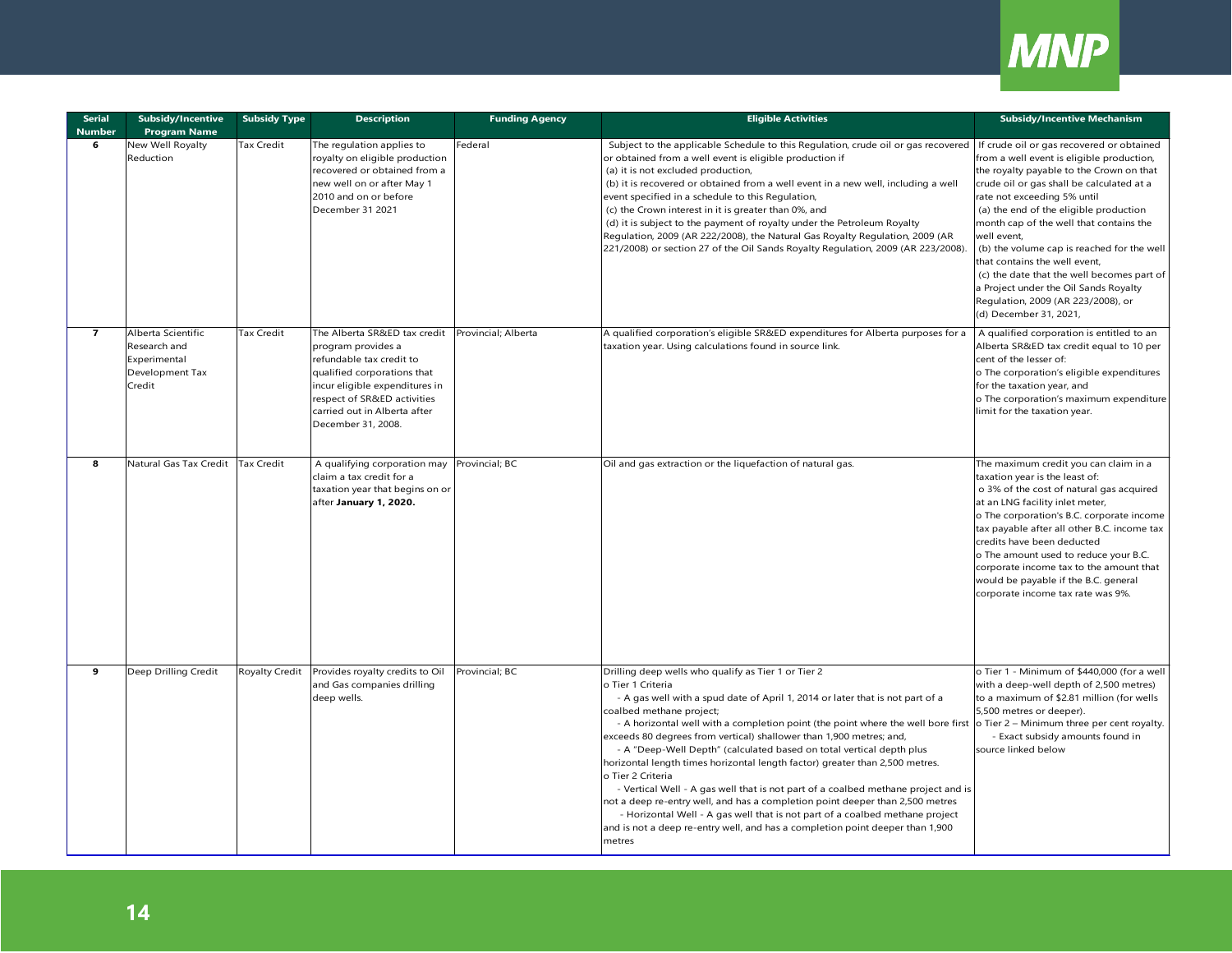

# APPENDIX C – SUBSIDIES OFFERED TO POWER PRODUCERS

<span id="page-15-0"></span>

| <b>Serial</b><br><b>Number</b> | <b>Subsidy/Incentive</b><br>Program Name                                                                                                                               | <b>Subsidy Type</b> | <b>Description</b>                                                                                                                                                                                                                                                                                                                                                                    | <b>Funding Agency</b>    | <b>Eligible Activities</b>                                                                                                                                                                                                                                                                                                                                                                                                                                                                                                                                                                                                                                                                                                                                                                                                                                                                                                                                        | <b>Subsidy/Incentive Mechanism</b>                                                                                                                                                                                                                                                                                                                                                                                                                                                          |
|--------------------------------|------------------------------------------------------------------------------------------------------------------------------------------------------------------------|---------------------|---------------------------------------------------------------------------------------------------------------------------------------------------------------------------------------------------------------------------------------------------------------------------------------------------------------------------------------------------------------------------------------|--------------------------|-------------------------------------------------------------------------------------------------------------------------------------------------------------------------------------------------------------------------------------------------------------------------------------------------------------------------------------------------------------------------------------------------------------------------------------------------------------------------------------------------------------------------------------------------------------------------------------------------------------------------------------------------------------------------------------------------------------------------------------------------------------------------------------------------------------------------------------------------------------------------------------------------------------------------------------------------------------------|---------------------------------------------------------------------------------------------------------------------------------------------------------------------------------------------------------------------------------------------------------------------------------------------------------------------------------------------------------------------------------------------------------------------------------------------------------------------------------------------|
| -1                             | Canadian Renewable<br>and Conservation<br>Expense                                                                                                                      | Tax Credit          | CRCE allows a tax credit for<br>expenditures incurred in<br>respect of the development of<br>a project.                                                                                                                                                                                                                                                                               | Federal                  | o The expenditures must:<br>be payable to a person or partnership with whom the taxpayer is dealing at arm's length;<br>and<br>not be specifically excluded from CRCE.<br>o Projects for which it is reasonable to expect that at least 50% of the capital cost of<br>depreciable property to be used in the project would qualify for inclusion in Class 43.1 or<br>43.2.<br>o The cost of drilling geothermal wells<br>o Expenses incurred solely to determine the extent and quality of a geothermal resource,<br>such as for example, the cost of completing an exploratory well.<br>o Expenditures for a test wind turbine that is part of a wind farm project.                                                                                                                                                                                                                                                                                              | Eligible expenditures are added<br>to the taxpayer's CCEE pool and<br>may be deducted by the taxpayer<br>in the tax year that they are<br>incurred or carried forward<br>indefinitely for deduction in<br>future tax years.                                                                                                                                                                                                                                                                 |
| $\overline{2}$                 | Innovation and Clean<br><b>Energy Growth</b><br>Research,<br>Development, and<br>Demonstration<br>Programs<br>**PROGRAM<br><b>APPLICATION NOW</b><br>CLOSED**          | Grant               | Energy Innovation Program key Federal<br>priority areas are: renewable,<br>smart grid and storage<br>systems; reducing diesel use by<br>industrial operators in northern<br>and remote communities;<br>methane and VOC emission<br>reduction; reducing<br>greenhouse gas emissions in<br>the building sector; carbon<br>capture, use and storage;<br>improving industrial efficiency. |                          | Program funds may be directed to the following kinds of demonstration activities:<br>o The permanent (for the normal life of the equipment) installation of a pre-commercial<br>technology with the intent that it continues to operate in its intended operational<br>environment.<br>o Permanent modification of existing processes, equipment, or systems to accommodate an<br>innovative technology or process;<br>o The permanent installation of equipment and/or infrastructure to support a<br>demonstration, or multiple demonstrations.<br>o Associated costs for the engineering, design and permitting of a permanent installation as<br>identified in the bullets above, including elements of a Front-End Engineering Design study<br>(FEED) (see below) if required as part of a demonstration. Operation, performance testing,<br>and analysis of pre-commercial equipment in its intended environment to assess<br>performance of an innovation. | The total cost of all direct<br>expenditures and up to 15% of<br>eligible expenditures can be<br>direct overhead costs                                                                                                                                                                                                                                                                                                                                                                      |
| $\overline{\mathbf{3}}$        | The CleanBC<br>Communities Fund<br>(CCF)<br>** APPLICATION<br><b>DEADLINE March 27,</b><br>2019 **<br>*Final decisions are<br>anticipated in late<br>2019/early 2020.* | Grant               | The CleanBC Communities<br>Fund (CCF) will fund<br>infrastructure projects that<br>support the management of<br>renewable energy, access to<br>clean energy transportation,<br>improved energy efficiency of<br>buildings and the generation<br>of clean energy.                                                                                                                      | Federal & Provincial; BC | Project eligibility is based on its ability to meet one of the following outcomes set out by<br>Infrastructure Canada. Projects may meet multiple outcomes. Proponents will need to select<br>the one outcome that the project best supports within the application. Outcomes are:<br>o Increased capacity to manage renewable energy;<br>o Increased access to clean energy transportation;<br>o Increased energy efficiency of buildings;<br>o Increased generation of clean energy.                                                                                                                                                                                                                                                                                                                                                                                                                                                                            | There is no cap on the maximum<br>allowable funding amount per<br>project; however, consideration<br>will be given to a fair distribution<br>of funding. Applicants should<br>consider whether phasing is an<br>option where project funding<br>would represent more than 10%<br>of the total funding available for<br>the intake (\$6.294 million).<br>Funding is available up to 40% of<br>the eligible project costs (25%<br>Government of Canada, 15%<br>Province of British Columbia). |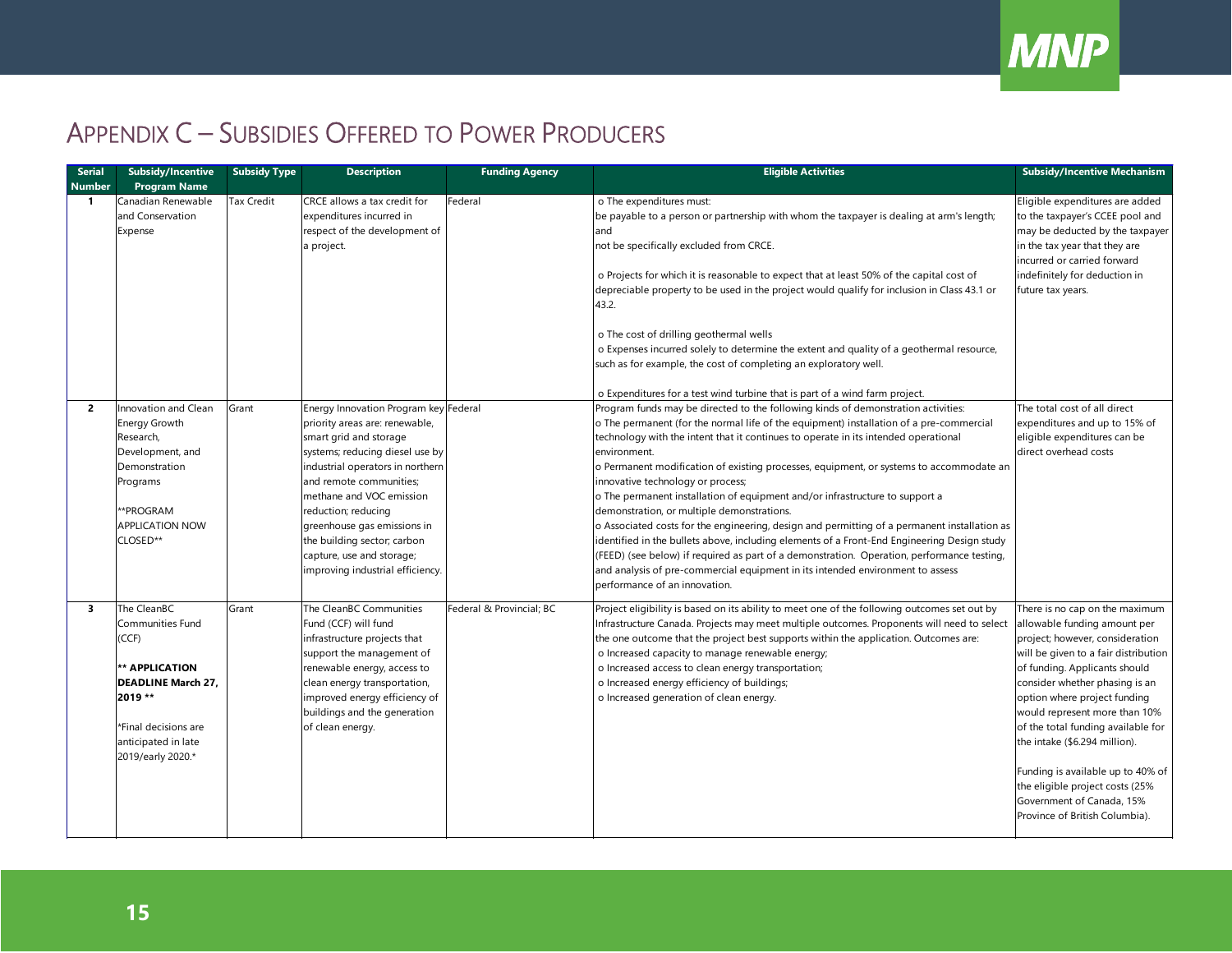

| <b>Serial</b> | Subsidy/Incentive                    | <b>Subsidy Type</b> | <b>Description</b>                                           | <b>Funding Agency</b>    | <b>Eligible Activities</b>                                                                                                         | <b>Subsidy/Incentive Mechanism</b> |
|---------------|--------------------------------------|---------------------|--------------------------------------------------------------|--------------------------|------------------------------------------------------------------------------------------------------------------------------------|------------------------------------|
| <b>Number</b> | <b>Program Name</b>                  |                     |                                                              |                          |                                                                                                                                    |                                    |
| 4             | The Rural and Northern Grant         |                     | Provides funding through an                                  | Federal & Provincial: BC | Additional outcomes eligible for RNC (from other specified ICIP programs):                                                         | <b>NA</b>                          |
|               | Communities (RNC)                    |                     | Integrated Bilateral Agreement                               |                          |                                                                                                                                    |                                    |
|               | Program                              |                     | between Canada and British                                   |                          | o Community, Culture and Recreation Outcomes (CCR)                                                                                 |                                    |
|               |                                      |                     | Columbia. ICIP will fund                                     |                          |                                                                                                                                    |                                    |
|               | **The deadline for the               |                     | projects that improve Rural                                  |                          | o Green Infrastructure - Environmental Quality Outcomes (EQ)                                                                       |                                    |
|               | application intake is                |                     | and Northern Communities:                                    |                          | - Increased capacity to treat and/or manage wastewater and stormwater.                                                             |                                    |
|               | January 23, 2019                     |                     | Green; Community, Culture and                                |                          | - Increased access to potable water.                                                                                               |                                    |
|               | (11:59pm PST). **                    |                     | Recreation; and, Public Transit                              |                          | - The project will increase capacity to reduce and/or remediate air pollutants (through                                            |                                    |
|               |                                      |                     | infrastructure.                                              |                          | solid waste diversion).                                                                                                            |                                    |
|               |                                      |                     |                                                              |                          | - The project will increase capacity to reduce and/or remediate soil pollutants.                                                   |                                    |
|               |                                      |                     |                                                              |                          |                                                                                                                                    |                                    |
|               |                                      |                     |                                                              |                          | o Green Infrastructure - Adaptation, Resilience and Disaster Mitigation Outcomes                                                   |                                    |
|               |                                      |                     |                                                              |                          | - Increased structural capacity and/or increased natural capacity to adapt to climate                                              |                                    |
|               |                                      |                     |                                                              |                          | change impacts, natural disasters and/or extreme weather events.                                                                   |                                    |
|               | Partners in Climate                  | Grant               |                                                              |                          |                                                                                                                                    | Up to \$200,000 per project        |
|               |                                      |                     | Ontario is launching Partners in Provincial; On              |                          | The program will provide funding to projects that:                                                                                 |                                    |
|               | Action                               |                     | Climate Action, a grant                                      |                          | o Help Ontarians understand how their actions contribute to climate change;<br>o Identify and remove barriers to behaviour change; |                                    |
|               | **Approved projects                  |                     | program designed to identify<br>and support the development, |                          | o Motivate Ontarians to make low-carbon choices: and                                                                               |                                    |
|               | could plan to start as               |                     | testing and evaluation of                                    |                          | o Evaluate behaviour-based approaches to achieving greenhouse gas emissions reductions.                                            |                                    |
|               |                                      |                     |                                                              |                          |                                                                                                                                    |                                    |
|               | early as fall 2017 and               |                     | innovative ideas to accelerate                               |                          | The program is looking to fund projects that implement and evaluate behaviour-based,                                               |                                    |
|               | must be complete by<br>March 2019.** |                     | the adoption of low-carbon                                   |                          | action-oriented approaches to achieving greenhouse gas reductions in Ontario. The                                                  |                                    |
|               |                                      |                     | choices by Ontarians                                         |                          | program will not fund awareness raising campaigns, pure research projects, or investments                                          |                                    |
|               |                                      |                     |                                                              |                          | in capital assets or infrastructure.                                                                                               |                                    |
|               |                                      |                     |                                                              |                          |                                                                                                                                    |                                    |
|               |                                      |                     |                                                              |                          |                                                                                                                                    |                                    |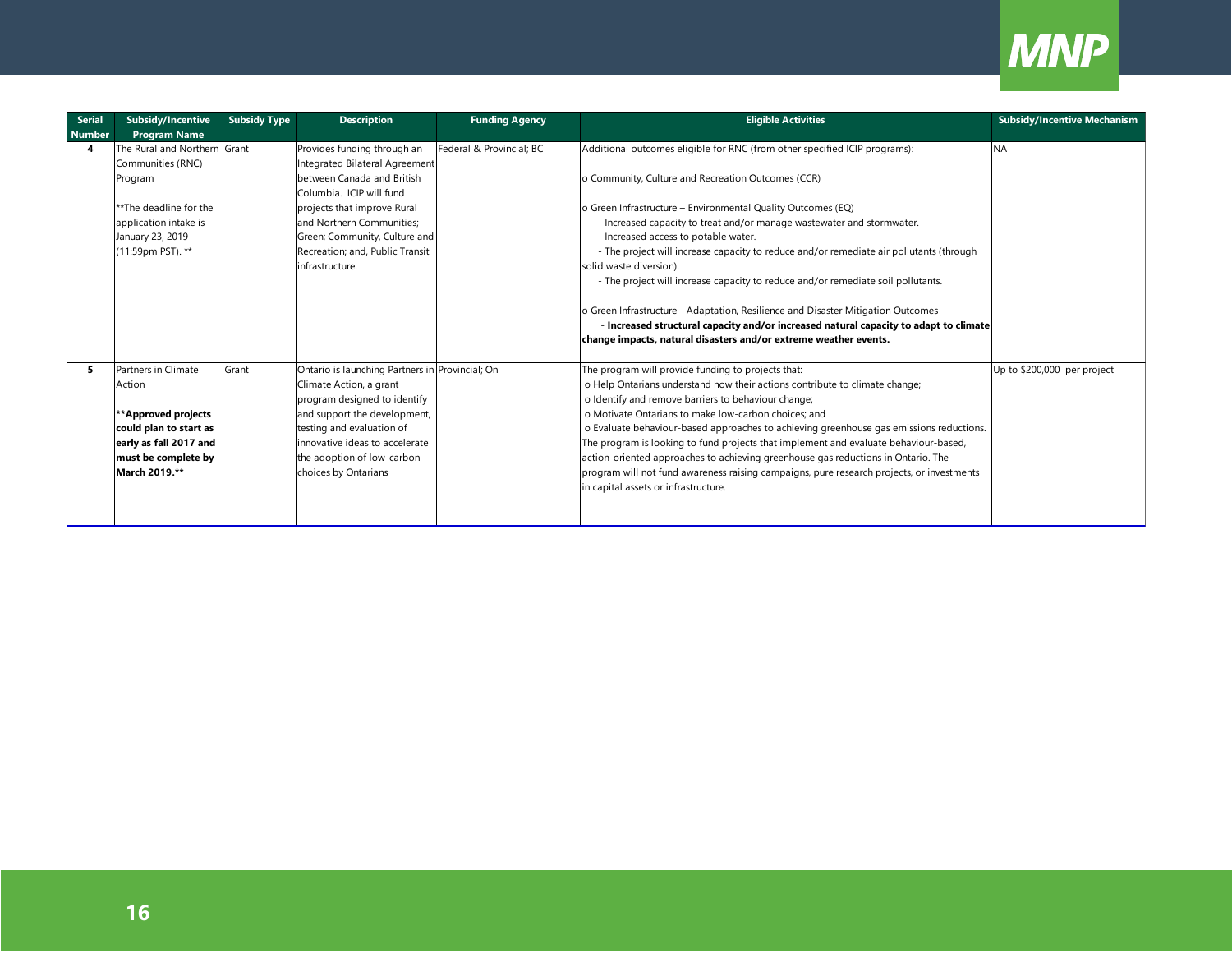

# APPENDIX D – ADDITIONAL RESEARCH

<span id="page-17-0"></span>

| <b>Serial</b><br><b>Number</b> | <b>Subsidy/Incentive</b><br><b>Program Name</b>        | <b>Subsidy Type</b> | <b>Description</b>                                                                                                                                                                                                                                  | <b>Funding Agency</b> | <b>Eligible Activities</b>                                                                                                                                                                                                                                                                                                                                                                                                                                                                                                                                                                                                                                                                                                                                                                                                                                             | <b>Subsidy/Incentive Mechanism</b>                                                                                                                                                                                                                                                                                                                                                                                                           |
|--------------------------------|--------------------------------------------------------|---------------------|-----------------------------------------------------------------------------------------------------------------------------------------------------------------------------------------------------------------------------------------------------|-----------------------|------------------------------------------------------------------------------------------------------------------------------------------------------------------------------------------------------------------------------------------------------------------------------------------------------------------------------------------------------------------------------------------------------------------------------------------------------------------------------------------------------------------------------------------------------------------------------------------------------------------------------------------------------------------------------------------------------------------------------------------------------------------------------------------------------------------------------------------------------------------------|----------------------------------------------------------------------------------------------------------------------------------------------------------------------------------------------------------------------------------------------------------------------------------------------------------------------------------------------------------------------------------------------------------------------------------------------|
| 1                              | Electric Vehicle<br>Infrastructure<br>Demonstrations   | Grant               | Through the Energy Innovation<br>Program supporting and<br>demonstrating the next-<br>generation of electric vehicle<br>charging infrastructure in Canada                                                                                           | Federal               | - The permanent (for the normal life of the equipment) installation of a pre-commercial<br>technology with the intent that it continues to operate in its intended operational environment.<br>- Permanent modification of existing processes, equipment, or systems to accommodate an<br>innovative technology or process;<br>- The permanent installation of equipment and/or infrastructure to support a demonstration, or<br>multiple demonstrations.<br>- Associated costs for the engineering, design and permitting of a permanent installation as<br>identified in the bullets above, including elements of a Front-End Engineering Design study (FEED)<br>(see below) if required as part of a demonstration. Operation, performance testing, and analysis of<br>pre-commercial equipment in its intended environment to assess performance of an innovation. | Variable depending on project<br>application                                                                                                                                                                                                                                                                                                                                                                                                 |
| 2                              | Program of Energy<br>Research and<br>Development       | Grant               | PERD funds research and<br>development designed to ensure<br>a sustainable energy future for<br>Canada in the best interests of<br>both our economy and our<br>environment.                                                                         | Federal               | Providing support or collaborating with a federal department performing activities to advance the<br>renewable energy industry through R&D                                                                                                                                                                                                                                                                                                                                                                                                                                                                                                                                                                                                                                                                                                                             | N/A                                                                                                                                                                                                                                                                                                                                                                                                                                          |
| 3                              | Sustainable<br>Development<br><b>Technology Canada</b> | Grant               | Funds projects that support<br>Canadian small and medium-<br>sized enterprises advancing<br>technology that demonstrate<br>significant and quantifiable<br>environmental and economic<br>benefits                                                   | Federal               | Innovative technologies that are pre-commercial and have the potential to demonstrate significant<br>and quantifiable environmental and economic benefits in one or more of the following areas:<br>climate change, clean air, clean water, and clean soil.                                                                                                                                                                                                                                                                                                                                                                                                                                                                                                                                                                                                            | - On average 33% (up to 40%) of<br>eligible projects costs<br>- The average contribution is \$3<br>million, with funds disbursed in five<br>years or less.<br>- 25% of the eligible costs must be<br>funded through private sector<br>contributions (including in-kind).<br>- Funding from all levels of<br>government must not surpass 75%<br>of eligible costs.<br>- At least 50% of eligible project<br>costs must be incurred in Canada. |
| $\overline{a}$                 | <b>Innovative Solutions</b><br>Canada                  | Grant               | Participating federal<br>departments and agencies will<br>issue public challenges designed<br>around a desired outcome rather<br>than a known product or process<br>specification and will be based<br>on each department's mission<br>and mandate. | Federal               | Solving the listed challenges                                                                                                                                                                                                                                                                                                                                                                                                                                                                                                                                                                                                                                                                                                                                                                                                                                          |                                                                                                                                                                                                                                                                                                                                                                                                                                              |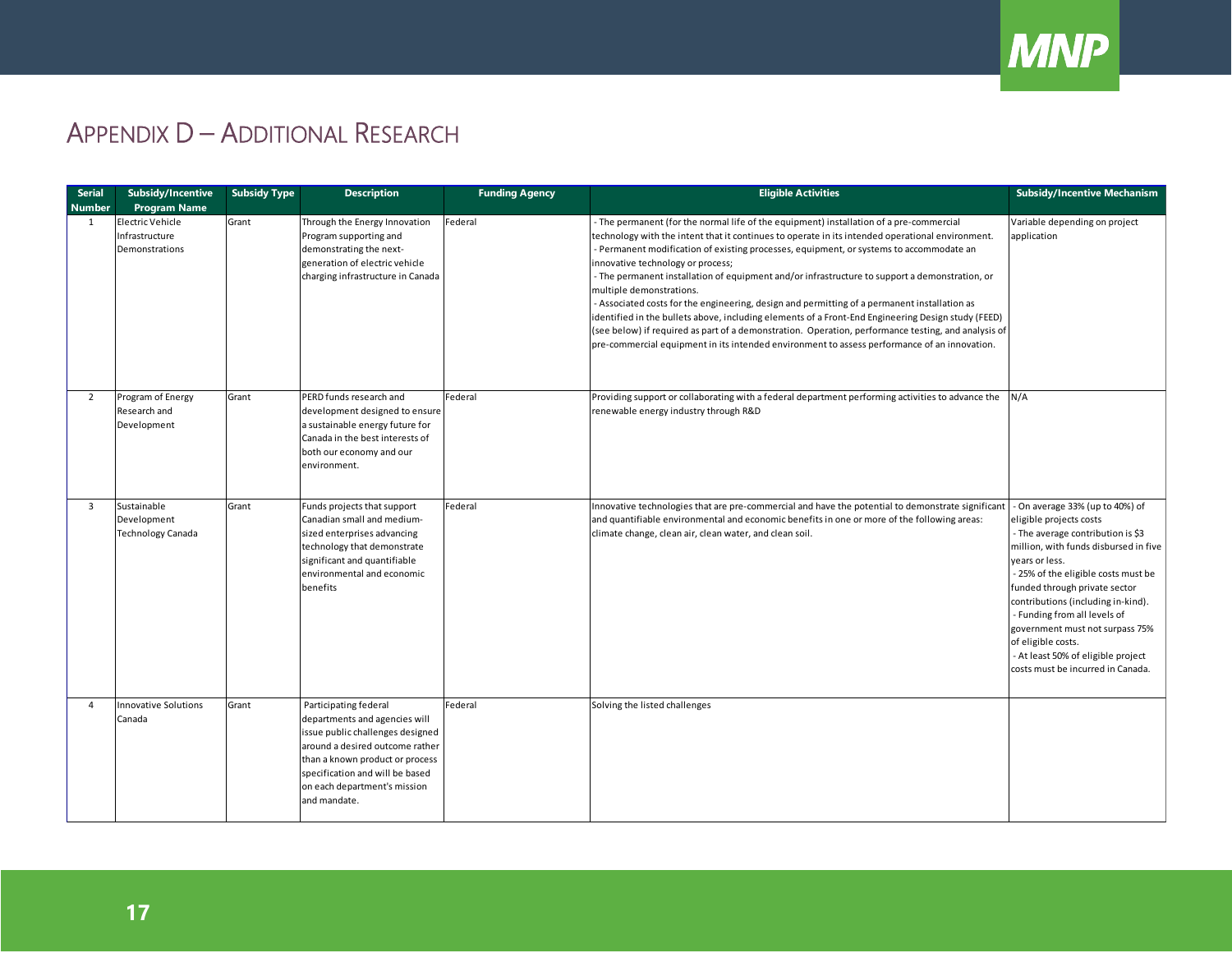

| <b>Serial</b>  | <b>Subsidy/Incentive</b>                                                                                                                 | <b>Subsidy Type</b> | <b>Description</b>                                                                                                                                                                                                                                                                                                                                                                         | <b>Funding Agency</b>         | <b>Eligible Activities</b>                                                                                                                                                                                                                                                                                                                                                                                                                                                  | <b>Subsidy/Incentive Mechanism</b> |
|----------------|------------------------------------------------------------------------------------------------------------------------------------------|---------------------|--------------------------------------------------------------------------------------------------------------------------------------------------------------------------------------------------------------------------------------------------------------------------------------------------------------------------------------------------------------------------------------------|-------------------------------|-----------------------------------------------------------------------------------------------------------------------------------------------------------------------------------------------------------------------------------------------------------------------------------------------------------------------------------------------------------------------------------------------------------------------------------------------------------------------------|------------------------------------|
| <b>Number</b>  | <b>Program Name</b>                                                                                                                      |                     |                                                                                                                                                                                                                                                                                                                                                                                            |                               |                                                                                                                                                                                                                                                                                                                                                                                                                                                                             |                                    |
| 5              | <b>Innovative Superclusters</b><br>Initiative<br>** Application Deadline<br>November 24th 2017**                                         | Grant               | Supports business-led innovation<br>superclusters with the greatest<br>potential to energize the economy<br>and become engines of growth.<br>Through a small number of high-<br>value, strategic investments this<br>initiative is co-investing with industry<br>in bold and ambitious proposals to<br>strengthen Canada's most promising<br>clusters and build superclusters at<br>scale. | Federal                       | The approach had to leverage strengths, address gaps, and incent innovation ecosystem players to<br>work together more strategically around five themes of activity for the collective benefit of the<br>cluster:<br>· Technology leadership (mandatory)<br>Partnerships for scale<br>Diverse and skilled talent pool<br>Access to innovation<br>· Global advantage                                                                                                         | Decided upon application approval  |
| 6              | Green Municipal Fund                                                                                                                     | Grant               | The Green Municipal Fund (GMF)<br>offered by the Federation of<br>Canadian Municipalities (FCM)<br>provides funding and knowledge<br>services to support sustainable<br>community development. GMF-<br>supported initiatives aim to improve<br>air, water, and soil, and reduce<br>greenhouse gas emissions.                                                                               | Provincial; BC Municipalities | Your capital project must include a combination of energy efficient measures that together, target<br>net zero energy performance in a new municipal facility (administration buildings, police stations<br>and fire halls, recreation centres and arenas, wastewater treatment plants, etc.). Most of the<br>funding goes to projects in municipally owned buildings, but a non-municipally owned building<br>may be eligible if it is used mostly for municipal purposes. | Decided upon application approval  |
| $\overline{7}$ | Natural Gas Program                                                                                                                      | Grant               | The province is helping expand<br>natural gas access to more<br>communities in Ontario through the<br>new \$100 million Natural Gas Grant<br>Program ("the Grant program"). The<br>Grant program is part of Moving<br>Ontario Forward - the province's<br>\$31.5 billion plan to invest in public<br>transit, transportation and other<br>priority infrastructure over ten years.          | Provincial; ON                | . Projects that will help convert primarily residential connections to natural gas.<br>. Projects that will help convert primarily business connections to natural gas and benefit agri-<br>businesses, rural Ontario, First Nations communities or unincorporated areas.                                                                                                                                                                                                   | <b>NA</b>                          |
| 8              | <b>Ontario Community</b><br><b>Environment Fund</b><br>**It is expected that<br>applicants will be<br>notified in the fall of<br>2018.** | Grant               | How not-for-profit organizations,<br>First Nations and Métis communities,<br>municipalities, schools, colleges,<br>universities, and conservation<br>authorities can get government<br>grants for local projects that help<br>protect and restore the environment.                                                                                                                         | Provincial; ON                | Eligible projects<br>1) Community-based environmental remediation and restoration projects.<br>2) Research, education, and outreach activities.<br>3) Measures that build spill preparedness and response capacity in the community.                                                                                                                                                                                                                                        | <b>NA</b>                          |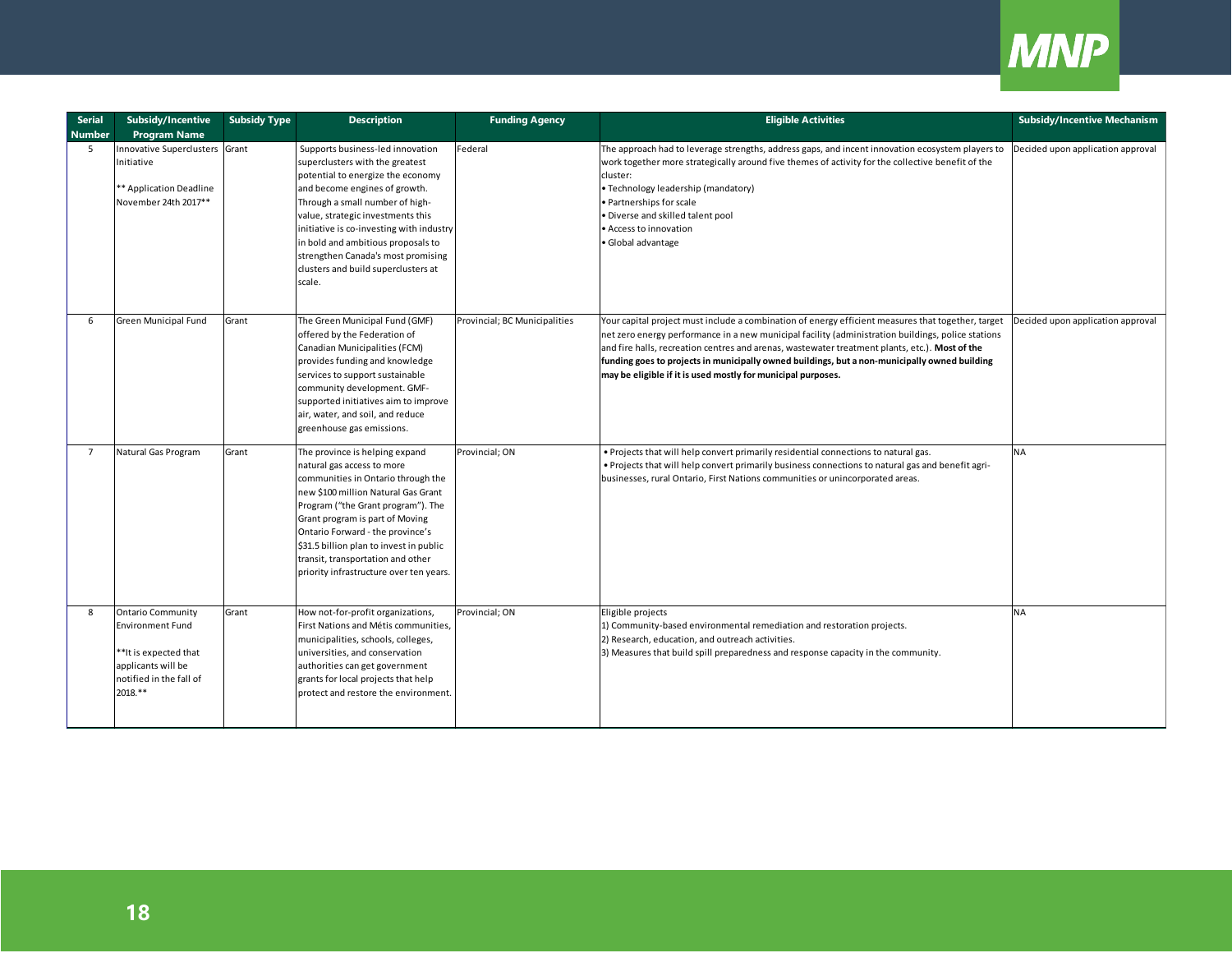

| <b>Serial</b> | Subsidy/Incentive                                                         | <b>Subsidy Type</b> | <b>Description</b>                                                                                                                                                                                                                                                                                                                                                                                                                 | <b>Funding Agency</b>    | <b>Eligible Activities</b>                                                                                                                                                                                                                                                                                                                                                                                                                                                                                           | <b>Subsidy/Incentive Mechanism</b>                                                                                                                                                                                                                                                                            |
|---------------|---------------------------------------------------------------------------|---------------------|------------------------------------------------------------------------------------------------------------------------------------------------------------------------------------------------------------------------------------------------------------------------------------------------------------------------------------------------------------------------------------------------------------------------------------|--------------------------|----------------------------------------------------------------------------------------------------------------------------------------------------------------------------------------------------------------------------------------------------------------------------------------------------------------------------------------------------------------------------------------------------------------------------------------------------------------------------------------------------------------------|---------------------------------------------------------------------------------------------------------------------------------------------------------------------------------------------------------------------------------------------------------------------------------------------------------------|
| <b>Number</b> | <b>Program Name</b>                                                       |                     |                                                                                                                                                                                                                                                                                                                                                                                                                                    |                          |                                                                                                                                                                                                                                                                                                                                                                                                                                                                                                                      |                                                                                                                                                                                                                                                                                                               |
| 9             | Investing in Canada<br>Infrastructure Program:<br>Rural & Northern Stream | Grant               | The Investing in Canada<br>Infrastructure Program (ICIP) is a cost-<br>shared infrastructure funding<br>program between the federal<br>government, provinces and<br>territories, and ultimate recipients.<br>This program will see more than \$30<br>billion in combined federal,<br>provincial and other partner funding,<br>under four priority areas, including<br>Rural and Northern infrastructure.                           | Federal & Provincial; On | Eligible asset type:<br>· road;<br>· bridge;<br>$\bullet$ air;<br>· marine.<br>Eligible project types:<br>· new construction;<br>· rehabilitation;<br>· replacement work                                                                                                                                                                                                                                                                                                                                             | Eligible project costs are third-party<br>costs such as:<br>· Environmental assessment costs<br>· Design/engineering costs<br>· Project management costs<br>• Materials<br>• Construction<br>• Contingency costs (maximum 25%)<br>Note: Project costs are eligible only<br>if incurred after federal approval |
| 10            | The Alberta Investor Tax<br>Credit (AITC)                                 | <b>Tax Credit</b>   | The Alberta Investor Tax Credit (AITC) Provincial; Alberta<br>offers a 30% tax credit to investors<br>who provide equity capital to Alberta<br>small businesses doing research,<br>development or commercialization of<br>new technology, new products or<br>new processes. It is also applicable to<br>businesses engaged in interactive<br>digital media development, video<br>post-production, digital animation or<br>tourism. |                          | Eligibility for investors is limited to investors who pay personal or corporate taxes in Alberta and<br>invest in small businesses in Alberta. Eligible activities involve the investment into a small<br>business located in Alberta                                                                                                                                                                                                                                                                                | 30% tax credit to investors who<br>provide equity capital to Alberta<br>small businesses                                                                                                                                                                                                                      |
| 11            | EcoPerformance                                                            | Grant               | EcoPerformance aims to reduce<br>greenhouse gas emissions and the<br>energy consumption of businesses by<br>financing projects related to energy<br>consumption and production, as well<br>as to the improvement of processes.                                                                                                                                                                                                     | Provincial; Quebec       | The program provides financial assistance to large consumers (GC) and small and medium-<br>consumers (PMC) who meet the eligibility requirements to enable them to turn energy efficiency<br>and reduce their emissions Gheg. It revolves around the following two components:<br>1. Analysis: Analytical projects for the refurbishment of mechanical systems of buildings-energy<br>management projects<br>2. Implementation: Energy efficiency projects-energy conversion projects-fugitive emissions<br>projects | Applicants of the EcoPerformance<br>program may request a bonus of \$40<br>to \$50/tCO2 at the time of filing the<br>application for financial assistance                                                                                                                                                     |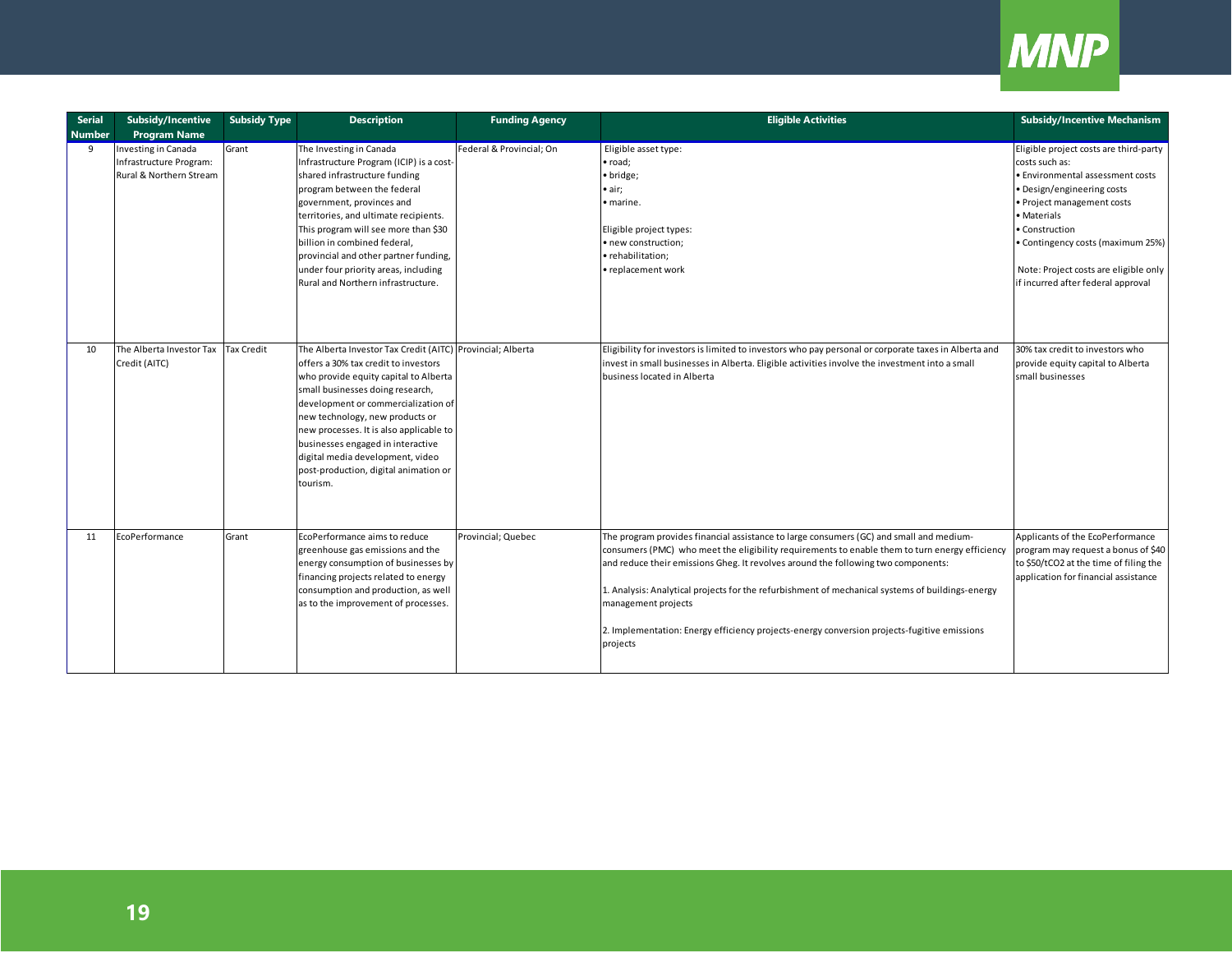

| <b>Serial</b> | <b>Subsidy/Incentive</b>                                                          | <b>Subsidy Type</b> | <b>Description</b>                                                                                                                                                                                                                                                                   | <b>Funding Agency</b> | <b>Eligible Activities</b>                                                                                                                                                                                                                                                                                                                                                                                                                                                                                                                                                                                                                                                                                                                                                                                                                                                                                                   | <b>Subsidy/Incentive Mechanism</b>                                                                                                                                                                                                                                                                                                                                                |
|---------------|-----------------------------------------------------------------------------------|---------------------|--------------------------------------------------------------------------------------------------------------------------------------------------------------------------------------------------------------------------------------------------------------------------------------|-----------------------|------------------------------------------------------------------------------------------------------------------------------------------------------------------------------------------------------------------------------------------------------------------------------------------------------------------------------------------------------------------------------------------------------------------------------------------------------------------------------------------------------------------------------------------------------------------------------------------------------------------------------------------------------------------------------------------------------------------------------------------------------------------------------------------------------------------------------------------------------------------------------------------------------------------------------|-----------------------------------------------------------------------------------------------------------------------------------------------------------------------------------------------------------------------------------------------------------------------------------------------------------------------------------------------------------------------------------|
| <b>Number</b> | <b>Program Name</b>                                                               |                     |                                                                                                                                                                                                                                                                                      |                       |                                                                                                                                                                                                                                                                                                                                                                                                                                                                                                                                                                                                                                                                                                                                                                                                                                                                                                                              |                                                                                                                                                                                                                                                                                                                                                                                   |
| 12            | Forest Biomass Program                                                            | <b>Tax Credit</b>   | The residual forest biomass<br>program is available to companies,<br>institutions and municipalities that<br>use fossil fuels and undertake<br>initiatives to reduce their<br>consumption measurably and<br>sustainably through the<br>implementation of residual forest<br>biomass. | Provincial; Quebec    | Expenses must be necessary, justifiable and directly attributable to the realization of the<br>project.<br>Fees for professional services provided under the various components of the program may<br>not exceed those mentioned in the public bodies Contracts Act (chapter C-65.1). In addition,<br>the maximum hourly rates for salaries or fees for different categories of employment can be and energy distributors. Cumulation<br>fixed by TEQ and, in this case, these rates would prevail.<br>The eligible expenses of the participant's internal staff are salary and fringe benefits without agencies (Federal and provincial),<br>any increase. Evidence of internal expenditures may be required, such as copies of pay<br>cheque stubs to validate eligible internal expenses.<br>Administrative or management fees may be considered in the total allowable expenditure<br>up to a maximum percentage of 15%. | The financial assistance allocated by<br>TEQ can be combined with<br>complementary programs offered<br>by other government departments<br>or agencies (provincial or federal)<br>of financial assistance obtained<br>from government departments or<br>energy distributors and TEQS in<br>respect of the measures shall not<br>exceed 75% of the total allowable<br>expenditures. |
| 13            | Electricity Subsidy Through Hydro Subsidy<br>BC Hydro - NO DIRECT<br>SOURCE FOUND |                     | Allows LNG Canada and<br>Woodbridge LNG to pay BC<br>Hydro's industry electricity rate<br>of roughly \$47.71 opposed to<br>the previous \$81.39 per MWh                                                                                                                              | Provincial; BC        | Powering fracking and LNG                                                                                                                                                                                                                                                                                                                                                                                                                                                                                                                                                                                                                                                                                                                                                                                                                                                                                                    | Pay approximately \$47.71 per<br>MWh of hydro from the new Site<br>C power facility opposed to the<br>previous \$81.39                                                                                                                                                                                                                                                            |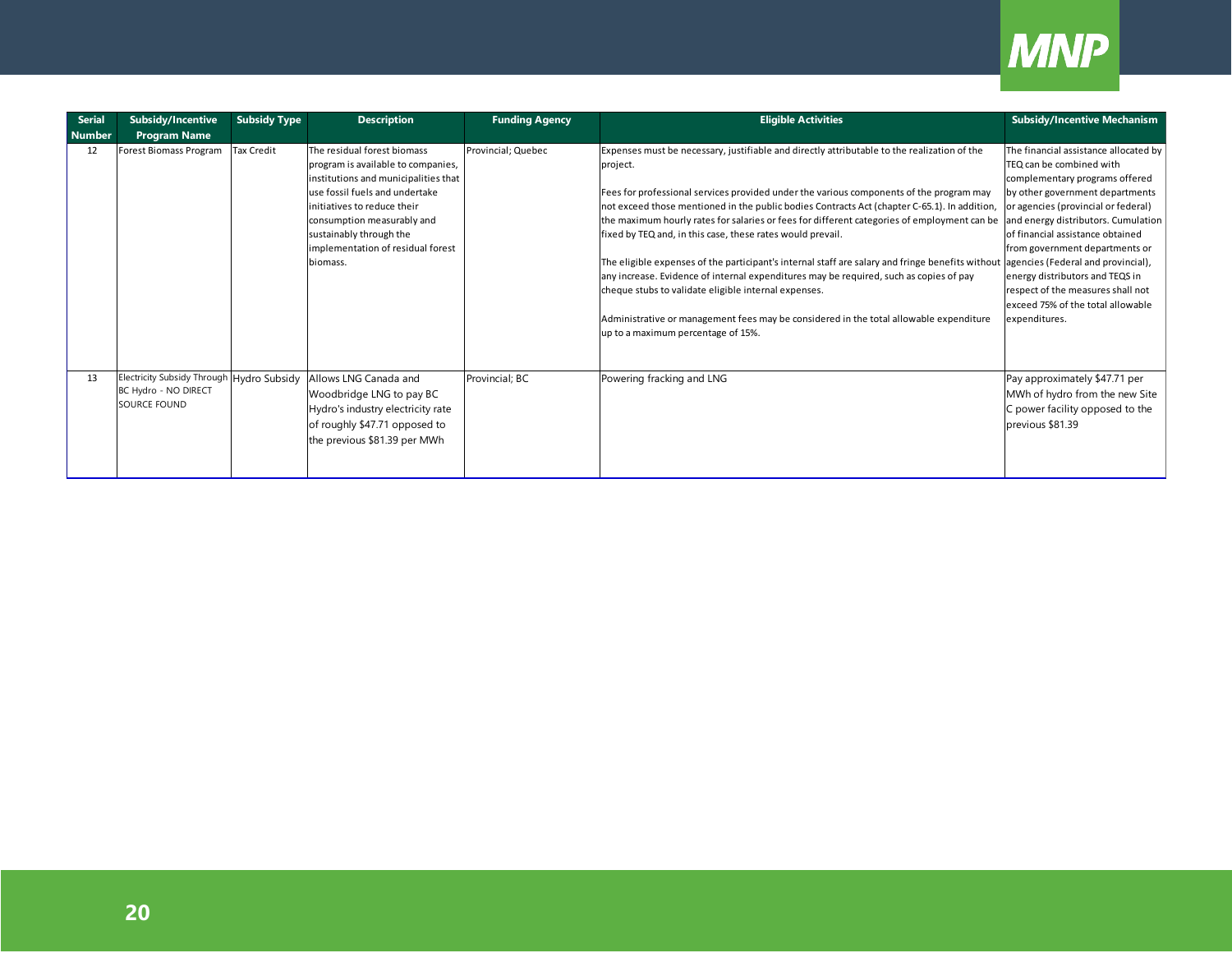

# **REFERENCES**

#### Qwest Funds

- qwestfunds.com/canadian-development-expenses
- qwestfunds.com/canadian-exploration-expenses

#### A Guide to Oil and Gas Taxation

• [https://assets.kpmg/content/dam/kpmg/pdf/2015/03/A-Guide-to-Oil-and-Gas-Taxation-in-](https://assets.kpmg/content/dam/kpmg/pdf/2015/03/A-Guide-to-Oil-and-Gas-Taxation-in-Canada-web.pdf)[Canada-web.pdf](https://assets.kpmg/content/dam/kpmg/pdf/2015/03/A-Guide-to-Oil-and-Gas-Taxation-in-Canada-web.pdf)

#### NRCAN

- <https://www.nrcan.gc.ca/mining-materials/taxation/mining-specific-tax-provisions/8892#a7>
- <https://www.nrcan.gc.ca/mining-materials/taxation/mining-specific-tax-provisions/8892#a7>
- <https://www.nrcan.gc.ca/mining-materials/taxation/8874>
- https://www.nrcan.gc.ca/energy/science/programs-funding/eip/20024

#### Canadian Revenue Agency

- [https://www.canada.ca/en/revenue-agency/services/tax/individuals/topics/about-your-tax](https://www.canada.ca/en/revenue-agency/services/tax/individuals/topics/about-your-tax-return/tax-return/completing-a-tax-return/deductions-credits-expenses/line-412-investment-tax-credit/atlantic-investment-tax-credit.html#Spcfd_prcntgs)[return/tax-return/completing-a-tax-return/deductions-credits-expenses/line-412-investment-tax](https://www.canada.ca/en/revenue-agency/services/tax/individuals/topics/about-your-tax-return/tax-return/completing-a-tax-return/deductions-credits-expenses/line-412-investment-tax-credit/atlantic-investment-tax-credit.html#Spcfd_prcntgs)[credit/atlantic-investment-tax-credit.html#Spcfd\\_prcntgs](https://www.canada.ca/en/revenue-agency/services/tax/individuals/topics/about-your-tax-return/tax-return/completing-a-tax-return/deductions-credits-expenses/line-412-investment-tax-credit/atlantic-investment-tax-credit.html#Spcfd_prcntgs)
- [https://www.canada.ca/en/revenue-agency/services/tax/businesses/topics/flow-through-shares](https://www.canada.ca/en/revenue-agency/services/tax/businesses/topics/flow-through-shares-ftss.html)[ftss.html](https://www.canada.ca/en/revenue-agency/services/tax/businesses/topics/flow-through-shares-ftss.html)
- [https://www.canada.ca/en/revenue-agency/services/tax/technical-information/income-tax/income](https://www.canada.ca/en/revenue-agency/services/tax/technical-information/income-tax/income-tax-folios-index/series-3-property-investments-savings-plans/series-3-property-investments-savings-plan-folio-8-resource-properties/income-tax-folio-s3-f8-c2-tax-incentives-clean-energy-equipment.html#toc11)[tax-folios-index/series-3-property-investments-savings-plans/series-3-property-investments](https://www.canada.ca/en/revenue-agency/services/tax/technical-information/income-tax/income-tax-folios-index/series-3-property-investments-savings-plans/series-3-property-investments-savings-plan-folio-8-resource-properties/income-tax-folio-s3-f8-c2-tax-incentives-clean-energy-equipment.html#toc11)[savings-plan-folio-8-resource-properties/income-tax-folio-s3-f8-c2-tax-incentives-clean-energy](https://www.canada.ca/en/revenue-agency/services/tax/technical-information/income-tax/income-tax-folios-index/series-3-property-investments-savings-plans/series-3-property-investments-savings-plan-folio-8-resource-properties/income-tax-folio-s3-f8-c2-tax-incentives-clean-energy-equipment.html#toc11)[equipment.html#toc11](https://www.canada.ca/en/revenue-agency/services/tax/technical-information/income-tax/income-tax-folios-index/series-3-property-investments-savings-plans/series-3-property-investments-savings-plan-folio-8-resource-properties/income-tax-folio-s3-f8-c2-tax-incentives-clean-energy-equipment.html#toc11)
- [https://www.canada.ca/en/revenue-agency/services/tax/technical-information/income-tax/income](ttps://www.canada.ca/en/revenue-agency/services/tax/technical-information/income-tax/income-tax-folios-index/series-3-property-investments-savings-plans/series-3-property-investments-savings-plan-folio-8-resource-properties/income-tax-folio-s3-f8-c2-tax-incentives-c)[tax-folios-index/series-3-property-investments-savings-plans/series-3-property-investments](ttps://www.canada.ca/en/revenue-agency/services/tax/technical-information/income-tax/income-tax-folios-index/series-3-property-investments-savings-plans/series-3-property-investments-savings-plan-folio-8-resource-properties/income-tax-folio-s3-f8-c2-tax-incentives-c)[savings-plan-folio-8-resource-properties/income-tax-folio-s3-f8-c2-tax-incentives-cle](ttps://www.canada.ca/en/revenue-agency/services/tax/technical-information/income-tax/income-tax-folios-index/series-3-property-investments-savings-plans/series-3-property-investments-savings-plan-folio-8-resource-properties/income-tax-folio-s3-f8-c2-tax-incentives-c)an-energyequipment.html#toc7
- [https://www.canada.ca/en/revenue-agency/services/scientific-research-experimental](https://www.canada.ca/en/revenue-agency/services/scientific-research-experimental-development-tax-incentive-program/total-qualified-expenditures-investment-tax-credit-purposes-policy.html#s2_1)[development-tax-incentive-program/total-qualified-expenditures-investment-tax-credit-purposes](https://www.canada.ca/en/revenue-agency/services/scientific-research-experimental-development-tax-incentive-program/total-qualified-expenditures-investment-tax-credit-purposes-policy.html#s2_1)[policy.html#s2\\_1](https://www.canada.ca/en/revenue-agency/services/scientific-research-experimental-development-tax-incentive-program/total-qualified-expenditures-investment-tax-credit-purposes-policy.html#s2_1)

[https://www.canada.ca/en/revenue-agency/services/tax/businesses/topics/corporations/provincial](https://www.canada.ca/en/revenue-agency/services/tax/businesses/topics/corporations/provincial-territorial-corporation-tax/saskatchewan-provincial-corporation-tax/saskatchewan-manufacturing-processing-profits-tax-reduction.html)[territorial-corporation-tax/saskatchewan-provincial-corporation-tax/saskatchewan-manufacturing](https://www.canada.ca/en/revenue-agency/services/tax/businesses/topics/corporations/provincial-territorial-corporation-tax/saskatchewan-provincial-corporation-tax/saskatchewan-manufacturing-processing-profits-tax-reduction.html)[processing-profits-tax-reduction.html](https://www.canada.ca/en/revenue-agency/services/tax/businesses/topics/corporations/provincial-territorial-corporation-tax/saskatchewan-provincial-corporation-tax/saskatchewan-manufacturing-processing-profits-tax-reduction.html)

• [https://www.canada.ca/en/revenue-agency/services/tax/businesses/topics/corporations/provincial](https://www.canada.ca/en/revenue-agency/services/tax/businesses/topics/corporations/provincial-territorial-corporation-tax/saskatchewan-provincial-corporation-tax/saskatchewan-manufacturing-processing-investment-tax-credit.html)[territorial-corporation-tax/saskatchewan-provincial-corporation-tax/saskatchewan-manufacturing](https://www.canada.ca/en/revenue-agency/services/tax/businesses/topics/corporations/provincial-territorial-corporation-tax/saskatchewan-provincial-corporation-tax/saskatchewan-manufacturing-processing-investment-tax-credit.html)[processing-investment-tax-credit.html](https://www.canada.ca/en/revenue-agency/services/tax/businesses/topics/corporations/provincial-territorial-corporation-tax/saskatchewan-provincial-corporation-tax/saskatchewan-manufacturing-processing-investment-tax-credit.html)

#### Government of Alberta

- [http://www.qp.alberta.ca/documents/Regs/2011\\_032.pdf](http://www.qp.alberta.ca/documents/Regs/2011_032.pdf)
- <https://www.alberta.ca/corporate-income-tax.aspx>
- <https://www.alberta.ca/community-economic-development-corporation-tax-credit.aspx>
- <https://www.alberta.ca/capital-investment-tax-credit.aspx>

#### Government of Canada

• <http://www.ic.gc.ca/eic/site/125.nsf/eng/00007.html#g-1>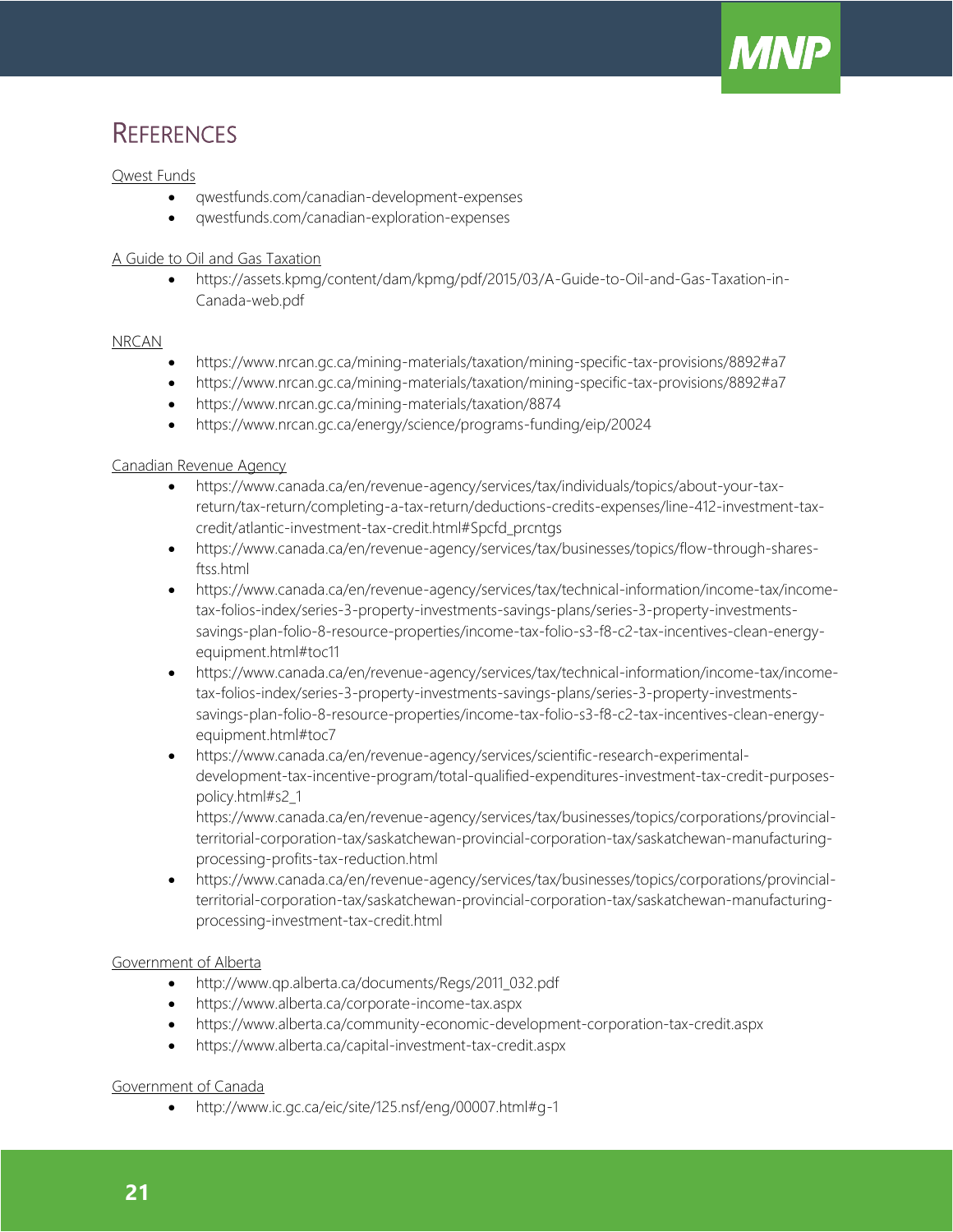

#### Government of Alberta

- [https://www2.gov.bc.ca/gov/content/transportation/funding-engagement-permits/funding](https://www2.gov.bc.ca/gov/content/transportation/funding-engagement-permits/funding-grants/investing-in-canada-infrastructure-program/green-infrastructure/cleanbc-communities-fund?keyword=energy)[grants/investing-in-canada-infrastructure-program/green-infrastructure/cleanbc-communities](https://www2.gov.bc.ca/gov/content/transportation/funding-engagement-permits/funding-grants/investing-in-canada-infrastructure-program/green-infrastructure/cleanbc-communities-fund?keyword=energy)[fund?keyword=energy](https://www2.gov.bc.ca/gov/content/transportation/funding-engagement-permits/funding-grants/investing-in-canada-infrastructure-program/green-infrastructure/cleanbc-communities-fund?keyword=energy)
- [https://www2.gov.bc.ca/gov/content/transportation/funding-engagement-pe](ttps://www2.gov.bc.ca/gov/content/transportation/funding-engagement-p)rmits/fundinggrants/investing-in-canada-infrastructure-program/rural-northern-communities?keyword=energy

#### Government of Ontario

- <http://www.grants.gov.on.ca/GrantsPortal/en/OntarioGrants/GrantOpportunities/PRDR018552>
- <http://www.grants.gov.on.ca/GrantsPortal/en/OntarioGrants/GrantOpportunities/PRDR017111>

#### Government of Saskatchewan

• [https://www.saskatchewan.ca/business/taxes-licensing-and-reporting/tax](https://www.saskatchewan.ca/business/taxes-licensing-and-reporting/tax-incentives/manufacturing-and-processing-tax-credits/apply-for-the-saskatchewan-manufacturing-and-processing-exporter-tax-incentive)[incentives/manufacturing-and-processing-tax-credits/apply-for-the-saskatchewan-manufacturing](https://www.saskatchewan.ca/business/taxes-licensing-and-reporting/tax-incentives/manufacturing-and-processing-tax-credits/apply-for-the-saskatchewan-manufacturing-and-processing-exporter-tax-incentive)[and-processing-exporter-tax-incentive](https://www.saskatchewan.ca/business/taxes-licensing-and-reporting/tax-incentives/manufacturing-and-processing-tax-credits/apply-for-the-saskatchewan-manufacturing-and-processing-exporter-tax-incentive)

#### Government of British Columbia

• <https://www2.gov.bc.ca/gov/content/taxes/income-taxes/corporate/credits/natural-gas>